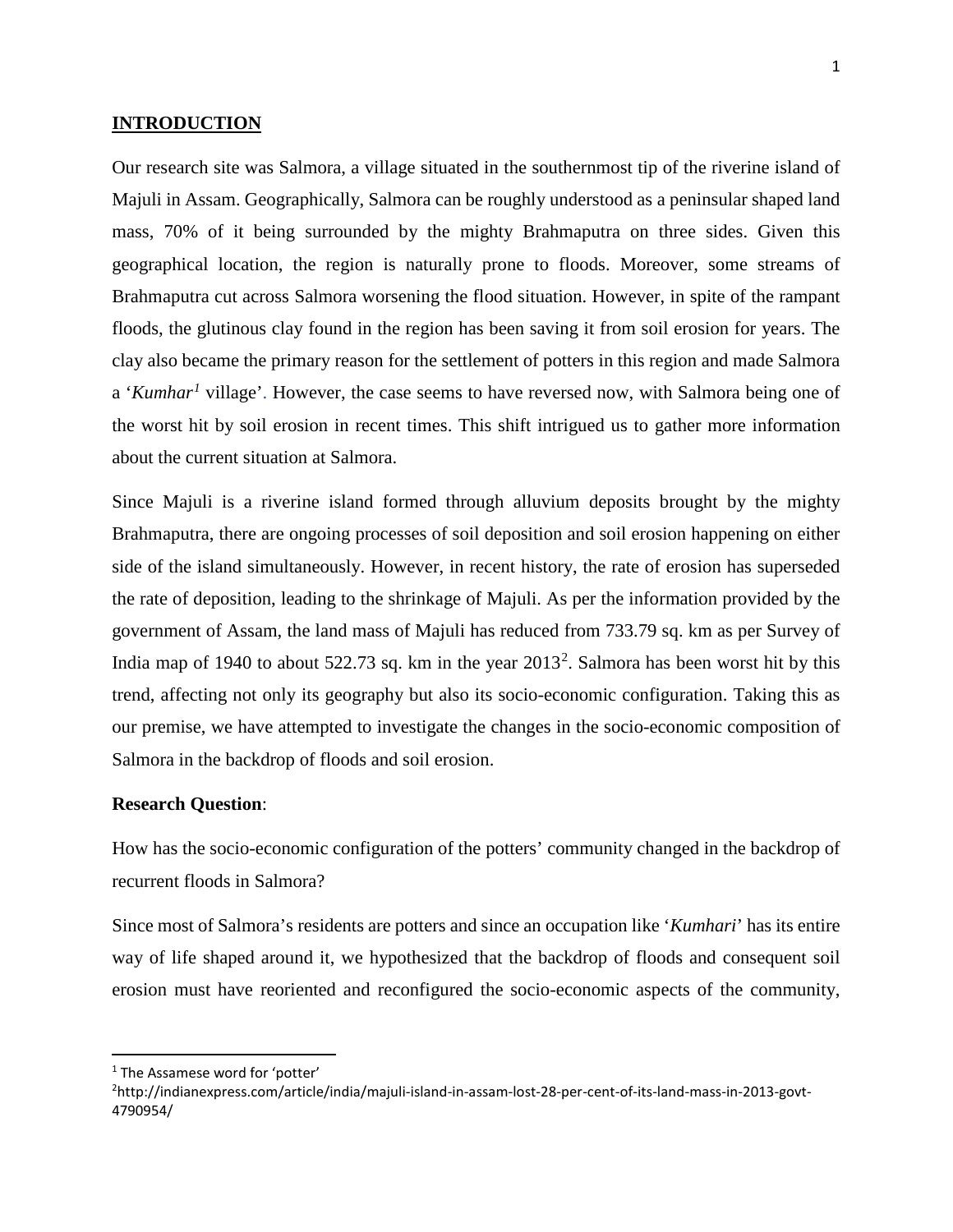including its occupational choices, migratory trends, land ownership patterns, caste segregation and cooperation and gender relations.

#### **METHODOLOGY**

The methodological position chosen for this study is bent towards interpretative understanding of the problem at hand. The problem, i.e. change in the socio-economic configuration of Salmora, has been understood through the following categories:

- Caste malleability
- Gender relations
- Alternative occupation
- Migratory trends
- Land ownership patterns

Our sample included 43 households and 6 officials of different designations including the District Collector, Chief Executive Head of the Brahmaputra Board and the village headman. The field visit started on the 23<sup>rd</sup> of May 2016 and continued for the next fifteen days. We used unstructured and structured interviews as tools to conduct our research. The interviews were mostly taken in Assamese and rarely in Hindi. The length of the interviews varied from thirty minutes to two hours per household. Descriptive field notes were prepared by the four of us for the same.

#### **BACKGROUND**

#### **Pottery without potters' wheel?**

Before going into the findings of our research and analysis of the same, let us try to understand the process of pottery briefly in order get a grasp of how pottery as an occupation is uniquely placed in its geographical setting.

The process starts with making circular pits near the river-bank which contains glutinous clay. This pit could be as deep as 30ft. The pit has steps cut at intervals for men to stand, collect and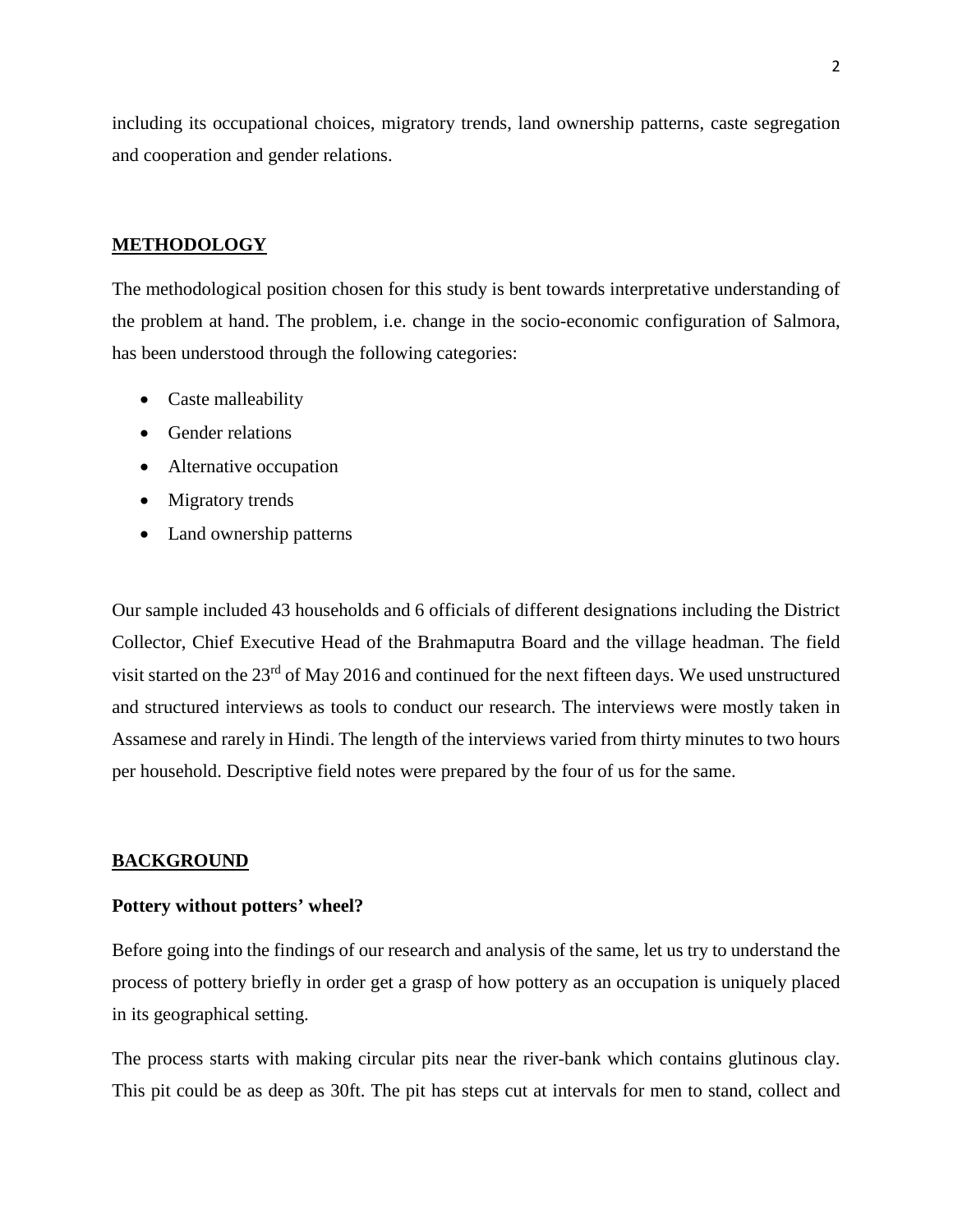transfer the clay from the depth to the surface. This task is done by a group of few men from households belonging to a common locality. The collected clay is then uploaded in a truck and distributed among the households who had contributed in collecting it. From here onwards the process is solely taken over by women. The making of pots starts with mixing the clay with sand so that it binds easily. The mixture is then kneaded into a dough with their legs. The women use *pat*, a piece of wooden sheet used as a plate to knead the dough on. Then, to make a pot, a proper amount of clay is taken and shaped in the form of a cylinder. This, then, is placed on *Aphori*, a circular rotatable wide mouthed bowl-like structure, traditionally used for making pots in Majuli. Then, *pithoon,* a bat-type wooden tool is used to beat the outsides of the pot and give it shape. *Boliya*, a spherical tool is used to shape the insides of the pot. *Suchoni, Gorha Kapor,* are other tools used to give the final shape to the pot.

These pots are then left to sun-dry. The final process of baking the pots is taken over by the males. The baking is done on a *pheghali*, a mud structure used to bake pots; it is generally shared by a set of few households. Items other than pots are also made including toys, showpieces, *diya* and many other items for rituals and festivities. These are then taken by the men to be sold to cities in other districts via boats across Brahmaputra.

It can be noted that the existence of glutinous clay became central to the establishment of Salmora as a potters' village. Having understood the process, we get an idea as to how geographically embedded this occupation is. At this point, it then becomes important for us to also understand the changing geographical and topographical conditions, because they have largely affected this occupation and the lives of the people involved in it.

## **FINDINGS AND ANALYSIS**

## **FLOOD AND SOIL EROSION**

Any attempt to understand the geography of Salmora would lead us to the mighty Brahmaputra which surrounds Majuli on all sides and Salmora on three. Brahmaputra is a very unique river in its nature. The river becomes as enormous as it is due to the inflow of 13 tributaries which adds to the volume of the water in the main river. The river has changed its original course of movement many times leading to different topographical changes at different times. Unlike many other plain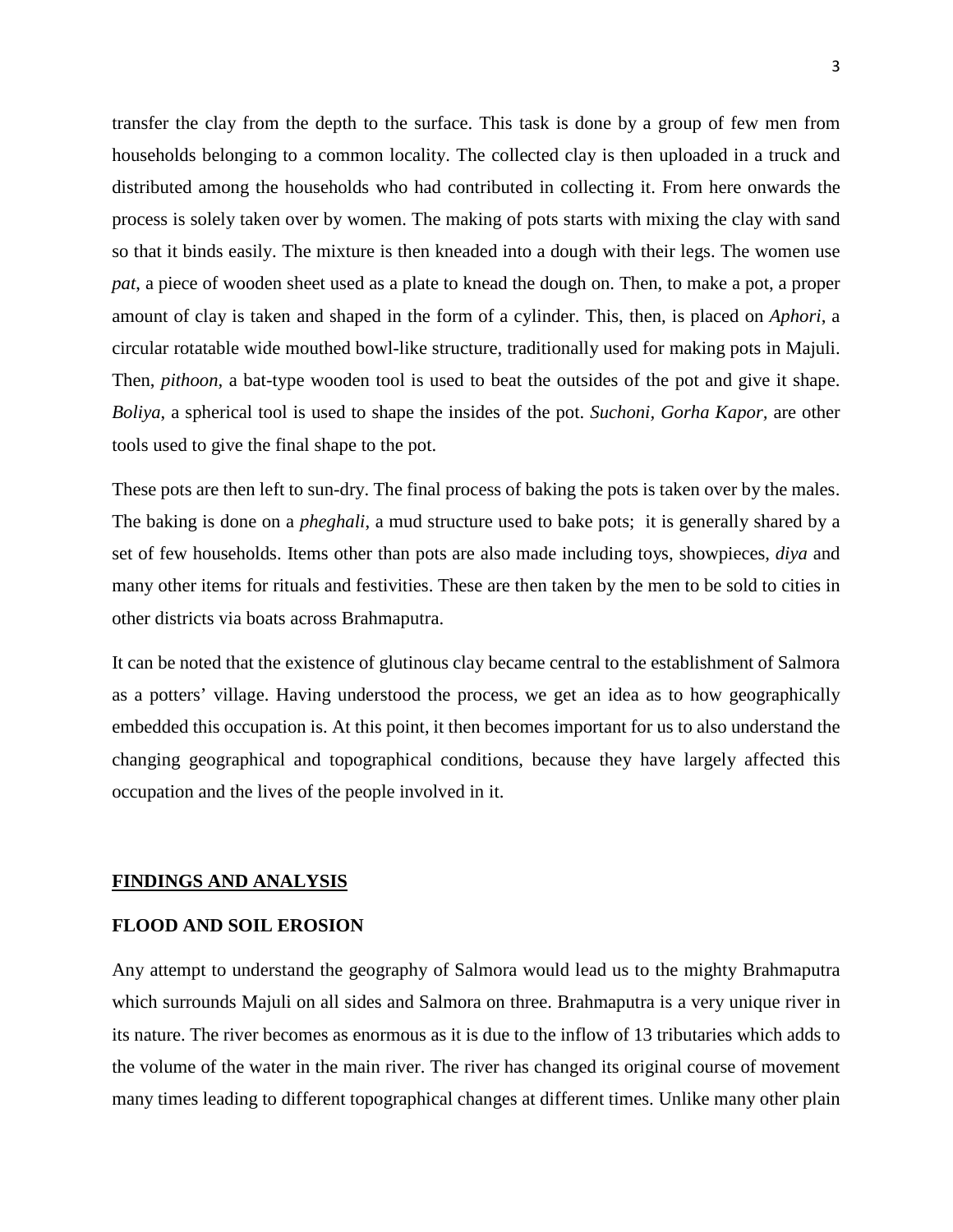rivers, Brahmaputra does not meander and therefore the flow of the river is ferocious and concentrated. In such rivers, the tendency to erode is found inherent, leading to its fierceness.

Majuli had come into being because of the huge alluvial deposition at the confluence of river Subansiri on the top and river Brahmaputra at the bottom. The nature of both rivers is different and hence the deposition content also varied. The deposition near Salmora is different from the rest of the places as the composition of the soil is more of clay and silt, and less of sand. In the rest of the island, the deposition is mainly of silt and sandy soil. The sandy composition of the soil leads to comparatively more erosion. Since the nature of soil in Salmora is unusual and sticky, it developed as a favorable region for pottery. Pot-making requires digging of huge pits for the excavation of the clay mud. This mud is systematically extracted by digging as huge as 30 feet vertical tunnels in the river banks of Brahmaputra as mentioned above. This process has led to the slackening of soil near Salmora. The nature of the soil is essentially tolerant towards excessive erosion activity but the loosening of mud has made it more penetrable, and this has led to escalation of erosion in Salmora. However, this notion has been contested by the villagers on the grounds of erosion happening in other parts of the island where there are no mud extractions. The whole of Salmora lies in a flood plain outside the embankment which should ideally be left uninhabited due to the flood risks involved. However, the easy and free of cost access to raw material for pot making has remained a major reason for which people continue to reside here despite of huge risks.

The claim of mud extraction escalating soil erosion was made by this body called the Brahmaputra Board. This body came into being by an act of parliament and has been working on anti-erosion activities since its inception in the year 2004. One of the major objectives of the board is to mitigate the erosion activity and make efforts to reduce the effects of it on the island. This mitigation process has been carried out in different phases which primarily came up as a remedy to the shortcomings of the earlier technique. First in this process was the Embankment and Drainage program (E&D) which is locally known as *Mathauri*. The embankment is an elevated slant wall to restrain the flood waters from entering into the inhabited area by increasing the surface area to be covered by flood water. Next came the construction of 'Spurs' which are huge wall-like constructions perpendicular to the flow of the river. However, due to change in the course of the river, now the flow of the water has started obliquely hitting on the spur, because of which the spur is proving insufficient in controlling the river water. The spur construction had been criticized by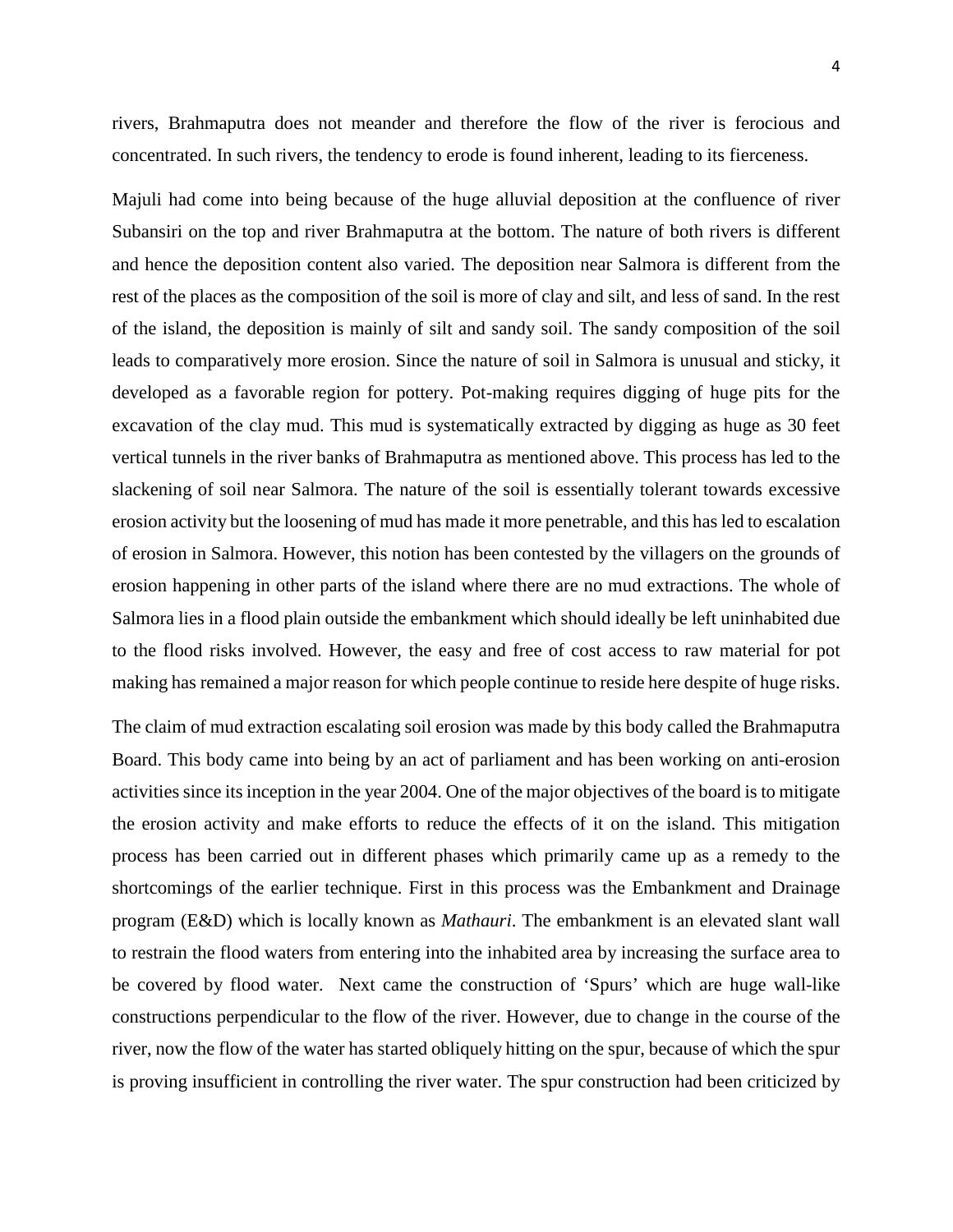the villagers on account of its structure being erect. This had led to more rampant floods as it did not stop the water but rather redirected it to other portions of land, making them flood prone.

The Board had proposed another technique of river reverting Geo-bags, through which the spurs could be made more efficient. The board officials explained to us the arrangement of a geo bag which constitutes a non-oven bag inside an oven bag. The spurs presently controlling the river water are made out of heavy boulders which are not cost effective and are difficult to transport. Geo-bags on the other hand are not only cost effective but can be easily transported to the construction sites. This will be created into a needle like structure which will be helpful in subduing the ferocity of the water. The objective here is to induce river bed erosion rather than river bank erosion. Although it is still a proposed plan and is yet to be materialized, the installation of geobags has many repercussions. The Board has quantified how their flood control measures have proven beneficial over the past 10 years wherein they have reclaimed the flood affected land. They claim that from 502sq km in 2004 they have increased the area to approx. 527sq km in 2010.

#### **Precariousness of conditions**

In spite of the efforts of the Brahmaputra Board in Majuli, Salmora had not benefitted from them. Salmora had either been excluded or inefficiently dealt with, which is why the situation only kept worsening. Nevertheless, the villagers had adjusted to the circumstances in their own unique ways. The structure of the houses is the greatest evidence of this. The houses in Salmora are called 'chang ghar', which refer to houses raised above ground level with the help of wooden planks. During floods, when water level reaches to their houses, they move to the chang ghar, as it is raised above the ground. They even prepare food there and sometimes go without food and stay there until the water level goes down. Furthermore, each house owns a boat because heavy floods make people leave their homes and move to embankments, and sometimes in rare cases, they even stay on boats.

There is the obvious fact of there not being any agricultural land left in Salmora due to heavy soil erosion and hence agriculture is barely an occupation optional in recent times, unlike the case in the past. Even where minimal agriculture does take place, it is molded around the flood situation. The villagers grow those varieties of paddy which harvest easily in flood water and take less time for the same. By this, they at least produce enough for household consumption.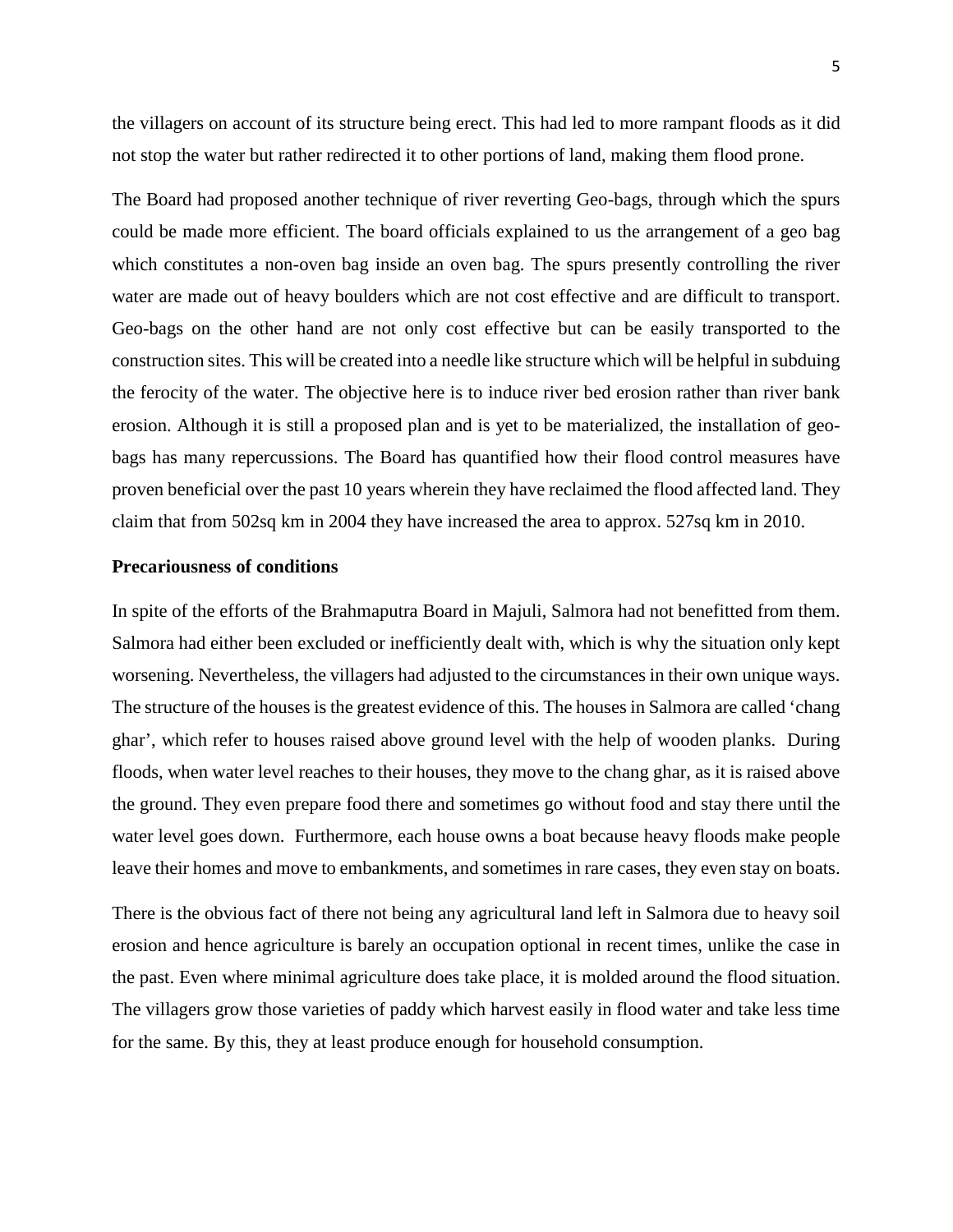The villagers have developed coping mechanisms; and there was a form of habituation to uncertainty, especially future uncertainties. The villagers have not planned what they would do if the left land mass is further washed away, which could be a definite reality, given the rapidly increasing rate of soil erosion. Brahmaputra Board's solution to the problem is that of complete evacuation from Salmora. But this becomes baseless since these potters' lives revolve around pottery. To settle elsewhere is not feasible since they do not have any other occupational skills and building their lives around something apart from pottery would be extremely difficult.

The precariousness of their situation is rather grave. In the backdrop of this and the precariousness specifically of the occupation of pottery, few villagers are attempting to diversify in occupations. However, there is hardly any alternative occupation which emerges as a viable option. Let us understand the alternative occupational options and patterns to get an idea of the same.

#### **ALTERNATIVE OCCUPATION**

The people in Salmora had been associated with the cottage industry of pot-making since historical times. It was found during the field work that there is greater affinity towards the profession of pot-making in the older generation, and the younger generation had been pushed to look outwards for alternative income sources to add to the earnings from pottery. This shift in preferences had occurred due to the decreased viability of pot-making. The respondents in the field stated various factors that had contributed to the shift in preference. The income generated from pot making did not suffice for the sustenance. Most of the pot making process was done by the women of the household and the selling of pots was done by the older men. In this situation, the young men had found the space to find jobs outside the village for which many of them had migrated to distant cities like Hyderabad, Bangalore etcetera. However, when it was the digging season (December-January) they would come back to the village to help. There was also flexibility in the earning options, such as people had started doing petty businesses in and around the village, many amongst the youth had started other occupations such as selling of milk procured from the neighborhood cows, furniture making etc. to substantiate the income. *Hazira[3](#page-5-0)* was a common alternative to pottery, especially in the months of floods.

<span id="page-5-0"></span><sup>&</sup>lt;sup>3</sup> Assamese for casual labour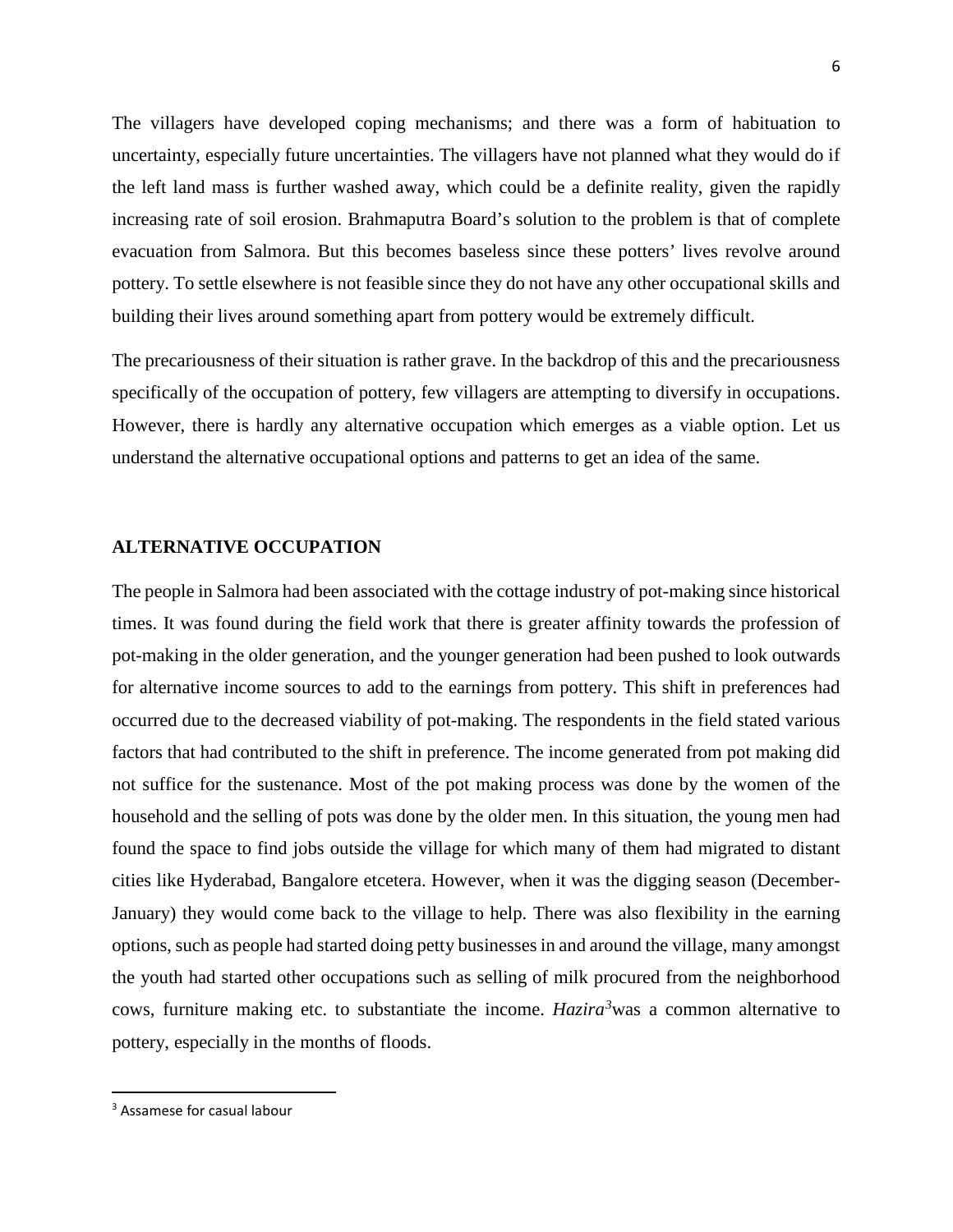Young generations who are still in school realizing the potential of education are reluctant to carry on the traditional occupation. In many households, women are skilled in weaving traditional cloth and some women also sell it for profit at times. The existence of sub health centers provides for an employment opportunity to few women. Some men and women are also teachers in the schools of Salmora. It was found that if such service provided a stable income then people tend to leave pottery altogether, but such cases were rare. There were also people in the village who were skilled in the art of boat making and generated their income by making boats on contract basis. One of the respondents, Mahendra Bhuiyan, pointed out that the middle men took away a huge portion of the profit margin in such contract based transactions.

In the village, fishery was considered as a more profitable occupation than pot making because of the minimal investment involved. Nevertheless, there was a clear-cut caste based demarcation on the practice of fishery and pottery. The Das were the scheduled caste who could practice fishery for profit. Other castes did fishery only for self-consumption but could not sell it for income. On the other hand, Das people could not touch *Kumhaar Maati* (pot clay) and hence could not practice the pot making business. This distinction was prominently present in the village dynamics and is rigidly followed to this date.

The role of the government to provide alternative source of income had also had several lacunas. Despite of having job cards meant for governmental employment schemes, the unequal distribution of work chances had left many without opportunities. Other employment schemes like MGNREGA (Mahatma Gandhi National Rural Employment Guarantee Act) was also in operation but poor execution of it had not reaped desired results for the villagers.

Skill Development organizations such as NIITS, a state organization working for the development of the art of *kumhari*, had recognized the historical art of pot making and hence had tried to promote the art under Assam Sate Rural Livelihood Mission. A Government initiative was taken wherein few men from Salmora were taken to Bangalore for training. This was aimed at diversifying their art and making it more profitable. However, it was ironical how, although all the pot makers in Salmora were women, the people chosen for this training programme were all males. Moreover, not a single person could apply the new techniques learned there and make any profit out of them when they returned to the village. According to the Deputy Commissioner of the newly formed district, Mr. Pallav G. Jha, under the livelihood mission, the administration had tried to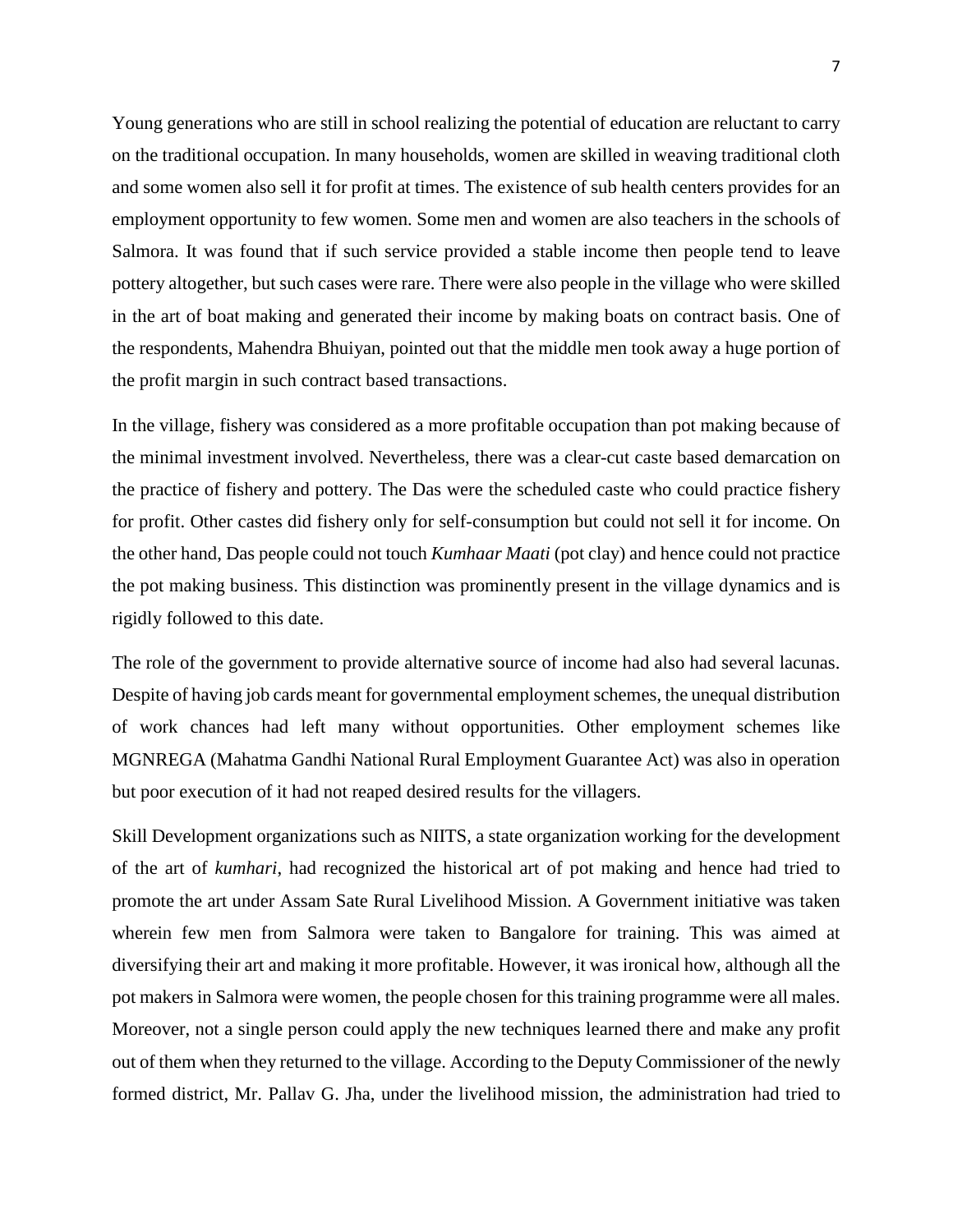provide easy link to the market for the potters. Through other bodies such as Majuli Cultural Landscape Management Authority, pot making art was proposed to be promoted through workshops and display exhibitions for tourists, added Jha.

The respondents had acknowledged the fact that the coming generation will not look favorably towards this traditional occupation as their career option. Education has become one of the major factors in this shift. Due to education, the young generation has been less involved with the art of pottery and hence has not developed that level of attachment which the older generation exhibits. Some level of diversification in occupation has been witnessed; however, there is no viable alternative in the village which the villagers could look forward to.

# **CASTE COMPOSITION AND RELATIONS**

Prior assumptions had led us to believe that caste was not a rigid criterion of stratification in Salmora. However, our field work brought to light the fact that caste was indeed very much a reality, even though less rigidly operating than many other parts of India. It was Prashanta Bhuyan, a young man in his early 20s, who introduced us roughly to the caste composition of the village. As per scheduled categories, the target group comprised of only five households under the General and four under Scheduled Caste category and the rest of them, barring one under Scheduled Tribe category, placed themselves under the Other Backward Caste category.

| <b>Scheduled</b> | Jati (Caste group /Sub-                                | <b>Surnames</b><br>commonly    | <b>Occupation</b> |
|------------------|--------------------------------------------------------|--------------------------------|-------------------|
| Category         | caste group)                                           | attached<br>the<br>to<br>caste |                   |
|                  |                                                        | group                          |                   |
|                  | Goswami                                                | Goswami<br>$\bullet$           | Farming,          |
| General          |                                                        | <b>BorKalita</b><br>$\bullet$  | priestly          |
|                  | <i>Bamun</i> (Brahmin)<br>$\qquad \qquad \blacksquare$ | <b>Borthakur</b>               | activities,       |
|                  |                                                        | Pujari                         | service<br>(esp.  |
|                  |                                                        | <b>Sharma</b>                  | Govt jobs),       |
|                  |                                                        | Hazarika                       | business          |

**Table 1: Caste composition of the village**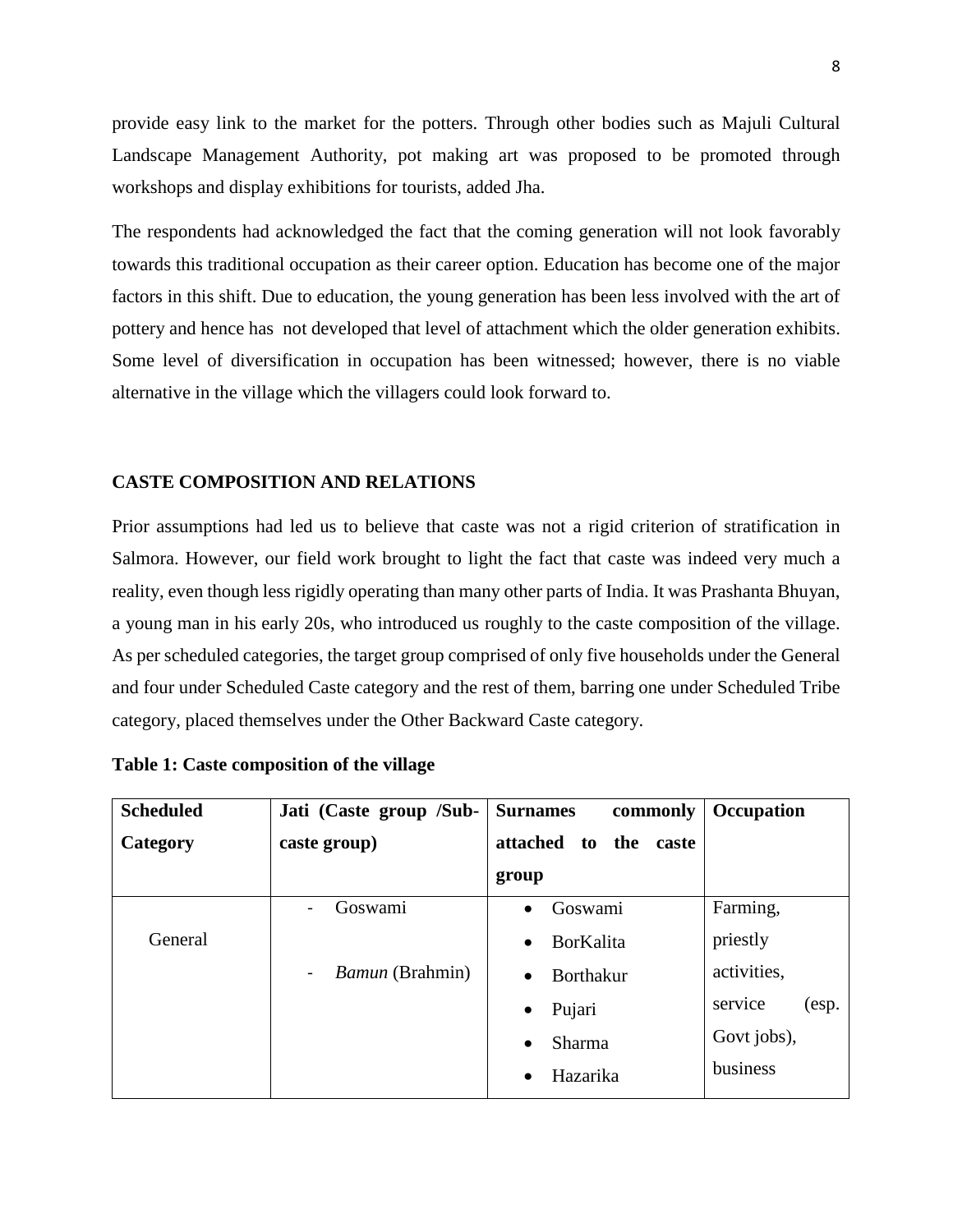|                        | Kos<br>$\blacksquare$                    | XoruKalita<br>$\bullet$     | Pottery         |
|------------------------|------------------------------------------|-----------------------------|-----------------|
| Other                  | Keuth<br>$\overline{\phantom{a}}$        | Saikia<br>$\bullet$         |                 |
| <b>Backward Caste</b>  | Koipotto<br>$\qquad \qquad \blacksquare$ | Bhuyan<br>$\bullet$         |                 |
| (OBC)                  |                                          | <b>Bhorali</b><br>$\bullet$ |                 |
|                        |                                          | Bora<br>$\bullet$           |                 |
|                        |                                          | Dutta<br>$\bullet$          |                 |
|                        |                                          | Hazarika<br>$\bullet$       |                 |
|                        |                                          | Motok<br>$\bullet$          |                 |
| <b>Scheduled Caste</b> |                                          | Das<br>$\bullet$            | Fishing,        |
| (SC)                   |                                          |                             | service,        |
|                        |                                          |                             | <b>Business</b> |
| <b>Scheduled Tribe</b> | Mising<br>$\overline{\phantom{0}}$       | Pegu<br>$\bullet$           | Farming,        |
| (ST)                   |                                          |                             | service,        |
|                        |                                          |                             | business        |

This table (Table 1) shows the *jati* and aligned occupation that each category associated itself with and thus gives us a sense of the caste composition of the village. As noted above, there were very few households in the village which fell under the General category. Although the primary job of this group included priestly activities, they were engaged in government service, teaching and business. It was the Brahmins who officiated the marriage rituals. Also, all priestly activities were not reserved for the Generals; some were shared by the Generals and OBCs on a rotation basis.

Now, what defined and separated whether one was an OBC or a SC in this particular village was their mode of livelihood. A look at the table above (Table1), suggests the pattern of segregation of caste groups on the basis of occupation. The OBCs and the SCs engaged exclusively in pottery and fishing, respectively. There was a strict separation of these two occupations, neither could engage in the other's occupation. Hence, a potter could do fishing for household consumption but never sell fish; on the other hand, the fishers community 'could not even touch pottery', as told to us by one of our respondents.

All the potters of the village, no matter what surname they used, belonged to the OBC category, because they did *mitshilp* (pottery). So, for instance, a person having the surname *Hazarika* could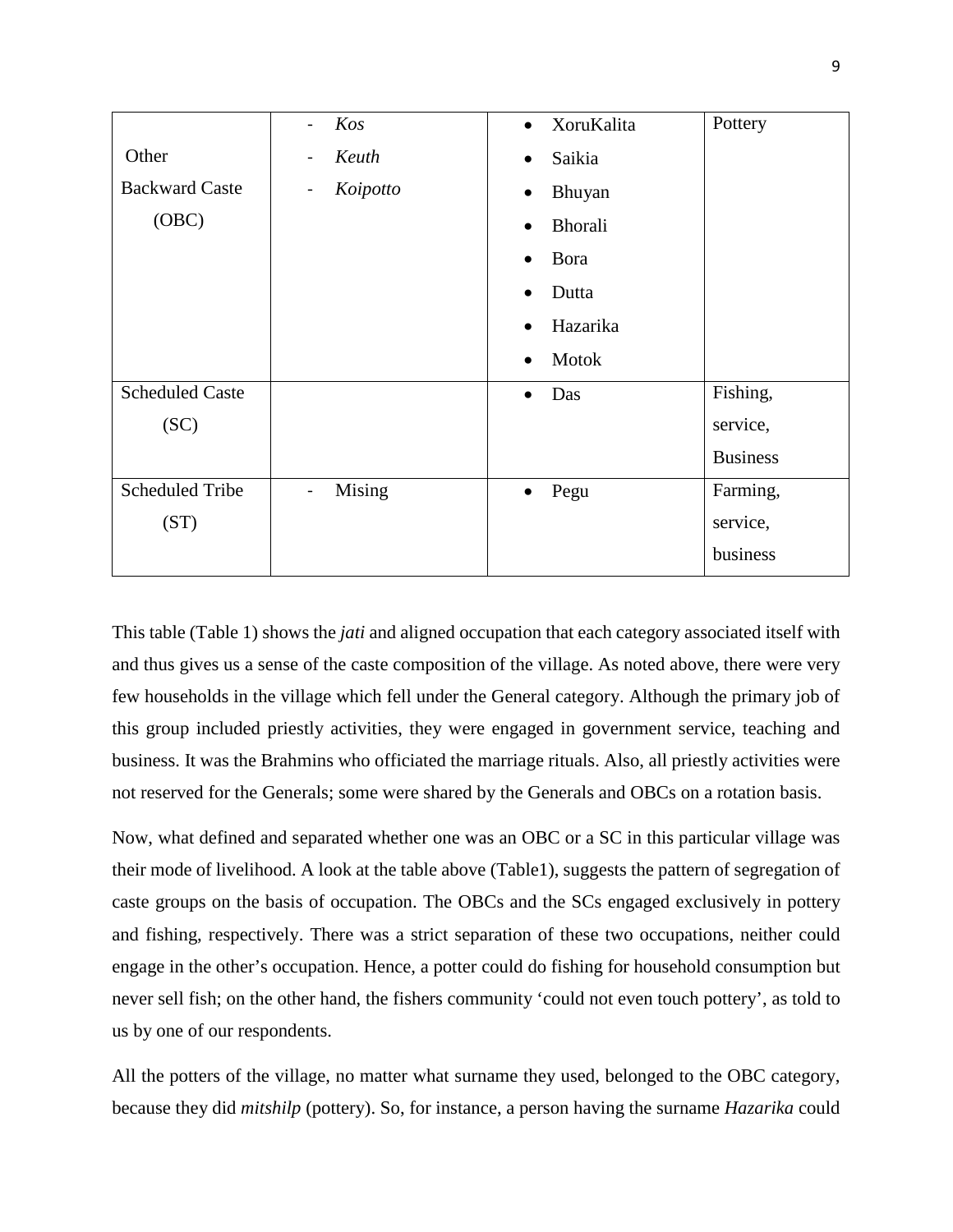fall under either the General or the OBC category, depending on whether he was a potter or not. The potters' community formed the majority of the village population and addressed themselves as the *Kumhar jati* or *Kumhar xomproday* (Potters' caste). On the other hand, were the '*Das manuh*' (Das people), whose primary source of livelihood was fishery and they fell under the Scheduled Caste category. Our target group had around 4 households with the surname Das, although essentially, they all had the same lineage.

Our research highlighted a clear notion of separation between the potters' community and the Das people. This separation played out primarily, apart from occupation, in aspects of residence, worship and marriage. Our respondents told us that in earlier times, the Das people had their own village as so did most other caste groups; hence there was a clear-cut residential separation. However, due to the rapid soil erosion caused by floods in Majuli, these villages were forced to come closer to each other and the separation became rather fluid. Although, even now, the Das households occupy a particular area in the village, the separation is not very rigid at all. The second aspect of separation is evident in the fact that each of these groups have their own separate *namghar[4](#page-9-0)* . Nevertheless, they could collectively engage in communitarian affairs and festivities such as '*Bhauna*' (a form of theatre).

The aspect of inter-caste marriage was the strictest of all. Marriage between a potter and a SC was unacceptable. When enquired about cases of inter-caste marriage in the past, varied but similar responses came forth. Some told us that such a couple is excommunicated. However, a respondent, a woman from the OBC category, explained to us that excommunication essentially meant that the couple was detached from the community and lived separately until they went through a ritual conducted by the 'satra guru'.<sup>[5](#page-9-1)</sup> The ritual, among others, included the shaving of the head of the boy and an upliftment of the couple to the OBC category. Speaking to a Das family, on the other hand, revealed a similar but less stricter reaction to inter-caste marriage. The lady said that the couple is converted into a Das couple and more or less easily accepted within their fold.

An OBC lady said that the reaction of the Das people in case of an inter-caste marriage was more relaxed because, after all, they would be happy to have a member from the higher caste in their community. So, the respondents were aware of the sense of caste hierarchy, however, it was not a

<span id="page-9-0"></span> $\overline{4}$ a community prayer hall where the Hindus of Assam recite the name of God

<span id="page-9-1"></span><sup>&</sup>lt;sup>5</sup> Officiating person is satra. Satra is an institutional center associated with Vaishnavism found in Assam.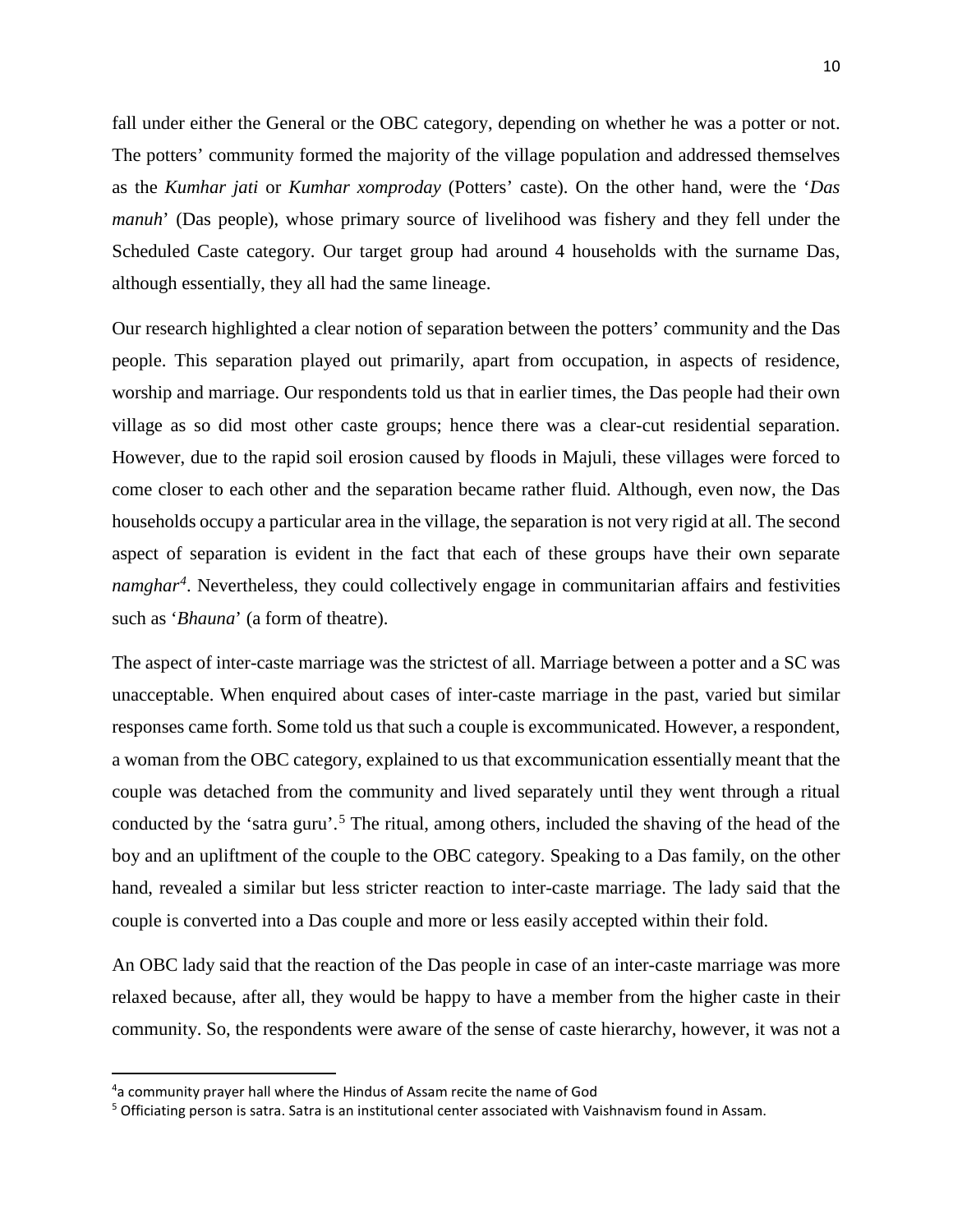rigid one. The idea of difference rather than hierarchy was a deeper reality for the residents of Salmora. This was observed and evident in our fieldwork. The hierarchy did not showcase in terms of economic position or social status. This was evident in the case of Sonaram Das, the head of a Das household, which was the wealthiest one in the village and the only one which owned a generator. Sonaram Das was a retired school headmaster and was one of the most respectable men in the village. Moreover, the post of the village headman could be filled by a villager belonging to any of the caste groups present in the village. These examples showed that one's caste identity did not define social status.

Furthermore, since the residential set-up did not strictly separate the potters' caste and the SCs (Das people), there was intermingling of both the groups. They equally participated in communitarian occasions and ate at each other's homes, although some families had their reservations about this. We also often encountered ladies and young people from both the caste groups socializing with each other quite comfortably. We witnessed an instance where men cutting across caste groups came forward to rebuild a small bamboo bridge across a stream of Brahmaputra cutting across Salmora. All the villagers had pooled in money for this purpose. The communitarian nature of the village was reflected via this instance. However, an interesting case of 2012 showed how the communitarian nature of the village was not always voluntary but neither was it an unpleasant affair. 2012 witnessed one of the worst flood situations in Majuli in the recent past. We gathered that people had to live in a large boat for 8 days consecutively as the floods had destroyed most of their houses and their possessions. This was a time when the different caste groups had to live, cook and eat together and we did not witness any tone of displeasure or complaint when the respondents recollected the memory of such a situation.

We saw how even though there was strict separation of occupation among caste group it did not reflect into their day to day social life. A major reason for this was also the shrinkage that was caused due to soil erosion which made people from different caste-based-villages draw towards one compact space. This inevitably meant that different caste households were placed in proximity and this in turn facilitated social interaction and communitarianism.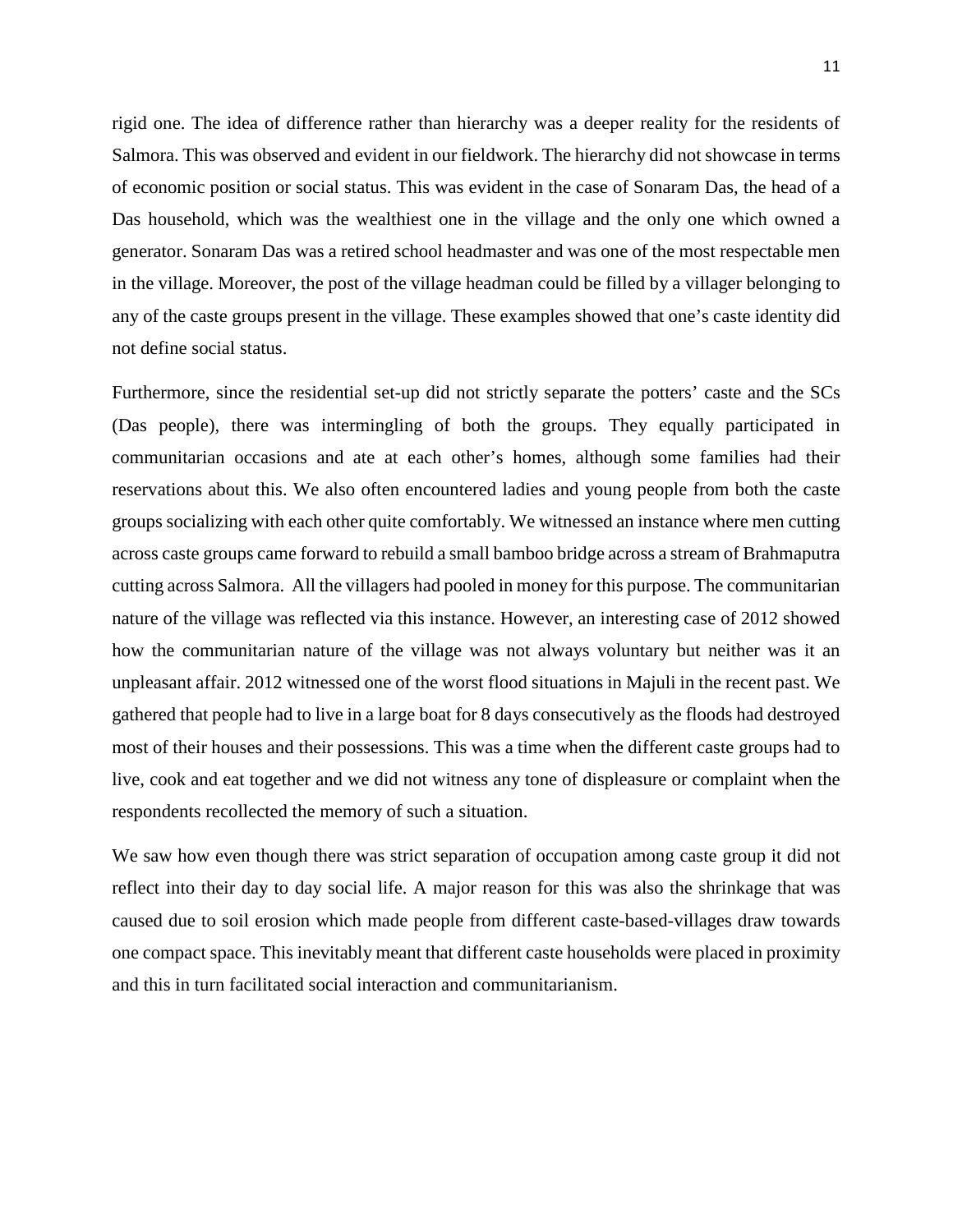## **GENDER**

The uniqueness of the occupation of pottery is played out exquisitely in its gender aspect. Pottery involves a balanced and equal sexual division of labour and it requires the indispensable participation of both men and women. The process of digging the pit for extraction of '*Kumhar mati'* (potters' mud<sup>[6](#page-11-0)</sup>) and transferring the mud from the bottom of the pit, which could be as deep as 30 feet, to the surface land is done my men. Women help the men in passing the mud along and uploading it on trucks. This mud is then distributed among the people who were engaged in the extraction of it. From here on, the whole process of creating the pots is done by women. The baking of the pots however is generally done by men which is then later sold by them in towns and cities in other districts. Simply put, the 'workmanship' aspect of it was exclusively the job of the women in the family and the selling exclusively that of the men. There was thus, an indispensable participation of both the genders required for the sustenance of pottery. Here are a few interesting instances which highlight this uniqueness of a balanced participation of each of the genders.

During pregnancy, especially the later months of it, when women are unable to make pots, the husbands buy baked or unbaked pots from other women in the village to sell them in different cities. Puna Saikia, an unmarried woman in her 50s, sold pots to other villagers, especially, within the neighborhood, and made less money than others, as the pots were unbaked and absence of a man in the family meant that the pots could not be sold in the market. She got around Rs. 1500 for a hundred pots which was much less than what one gets for baked pots sold in other districts.

However, it is vital to note that in the absence of women in the family, pottery fails to be an option of livelihood altogether, unless the males buy unbaked pots from other households. Pottery, as such, was, then, essentially a prerogative of the women. Almost all women from the potters' community knew the art of pot making. It was a skill passed down through the mothers' line. In fact, one woman went ahead to state that it was a skill which they acquired in their mother's womb. Women from other villages brought into Salmora as daughters-in-law, mostly did not know pottery, although some of them learned it in due time.

<span id="page-11-0"></span><sup>—&</sup>lt;br>6  $6a$  clayey nature of mud found along the banks of Brahmaputra near Salmora used for making pots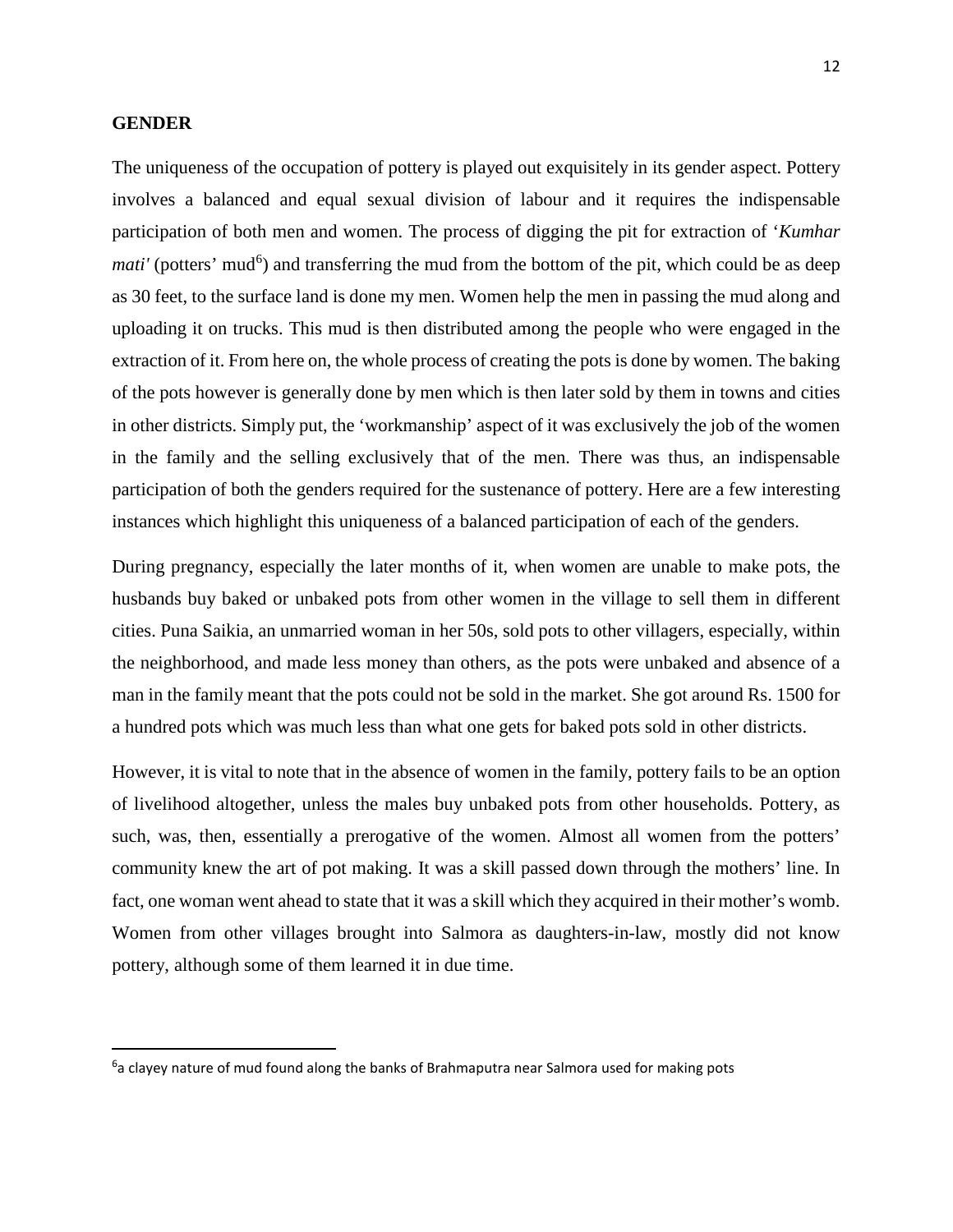Although, the balance of sexual division of labour in occupation came out as a unique feature of this village, when closely looked upon, it appeared that the art of pot making solely relied on the inherited skill of women. The men handled the logistical and marketing aspects of the pot making process. So, it was essentially the women who are the true potters in Salmora.

Women in this village were quite active and performed a myriad of activities. Not only did they engage in a full-fledged occupation of pottery, but also did fishing for consumption, household chores, rearing of cows and also weaving. Most of what they wore on a daily basis, a *mekhela sador[7](#page-12-0)* , was weaved by themselves in *taat xaal* (weaving loom), although the ones to be worn in festivities were bought from the market. A few of them sold these too. All women in the village could row a boat as it was an essential skill given the flood situation. The women also actively participated in village meetings, panchayat meetings held for flood relief preparations, meetings for organizing festivities (such as *raas*) etcetera. Not only this, the village's Self-Help Group (SHG) was an active body. The Village Development Program (VDP) officer officiated the SHG meetings. We attended one such meeting and gathered that these meetings looked not just into entrepreneurial ventures of and opportunities for the women in the village, but taught them to be more vocal, confident and participative.

Another village body was the Village Security Unit where women played a significant role. This body initially only had male members. However, since it handled micro level criminal and other problematic issues of the village, such as domestic violence, pregnancy before marriage, sexual harassment, inter-caste marriage related issues, our respondent said that the issues were such that they required women members in the administrative body. It was thus, evident that the women of Salmora were very active in this village.

As noted above, the women were seen to be vocal and participative in village affairs. This was evident even in the private sphere. During most of the interviews, we noticed that women were expressing their views and opinions rather freely in front of men of the household and even outsiders. Moreover, presence of bodies such as Village Security Unit (VSU) furthered facilitated active participation of women. The VSU was expanded few years ago with three women entrants. Initiative for this expansion had come from the SHO of that area and as Pushpa Hazarika, one of

<span id="page-12-0"></span> $<sup>7</sup>$  A traditional two-piece garment worn by most Assamese women</sup>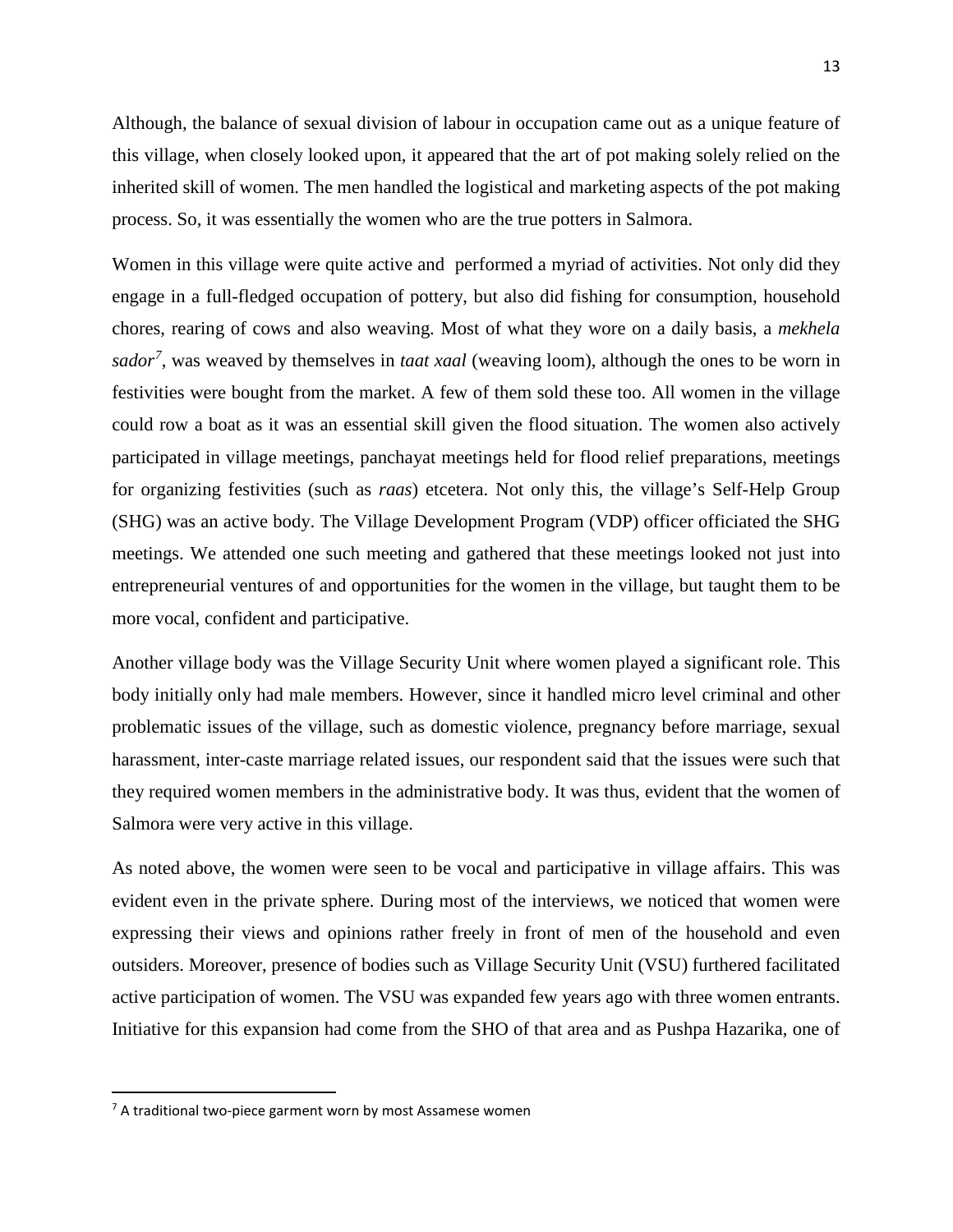the women members, mentioned that since this organization looks into women related issues it was a step highly called for. Among many other issues she mentioned that they settled cases of 'pregnancy before marriage' also. Since intra-village marriage was a common practice in Salmora, intermingling of young boys and girls in the village did not seem to be as restricted. Moreover, the very fact of considering 'pregnancy before marriage' as an issue to be dealt with administratively speaks for the liberal character of the society. The geographical milieu was indirectly a facilitator in the process of the active nature of women and thence the liberal character of the society.

# **MIGRATION**

Migration is one of the major phenomena identified by us which had made a deep impact on the socio-economic configuration of the Salmora village.

Migration in Salmora, if compared with migration patterns in other villages in India, is very similar and at the same time, peculiar in some aspects. Several push and pull factors have been recognized by us which are as follows:

• Employment: This was the most common reason specified for male migration by our interviewees. Salmora seemed to be a guild-type village where almost all the people performed one particular kind of occupation. Historically their settlement on the banks of Brahmaputra, rather than any land locked villages (within Majuli), which are comparatively less affected by floods, had catered to their occupational needs, especially of raw material. But with rampant soil erosion and shrinkage of the village, the horizon of pottery as an occupation had also shrunk. Now, if people, especially the new generation, make a cost-benefit analysis between pottery or any other service in nearby towns then, they tend go for the latter one. There are both push and pull factors behind this selection of occupation.

In our interviews, we found that prioritizing school education at the cost of learning their traditional art of pottery was a common answer throughout. Almost all the households we covered sent their children to schools and sincerely talked about their children's performances there. Furthermore, we found three schools situated very close to each other,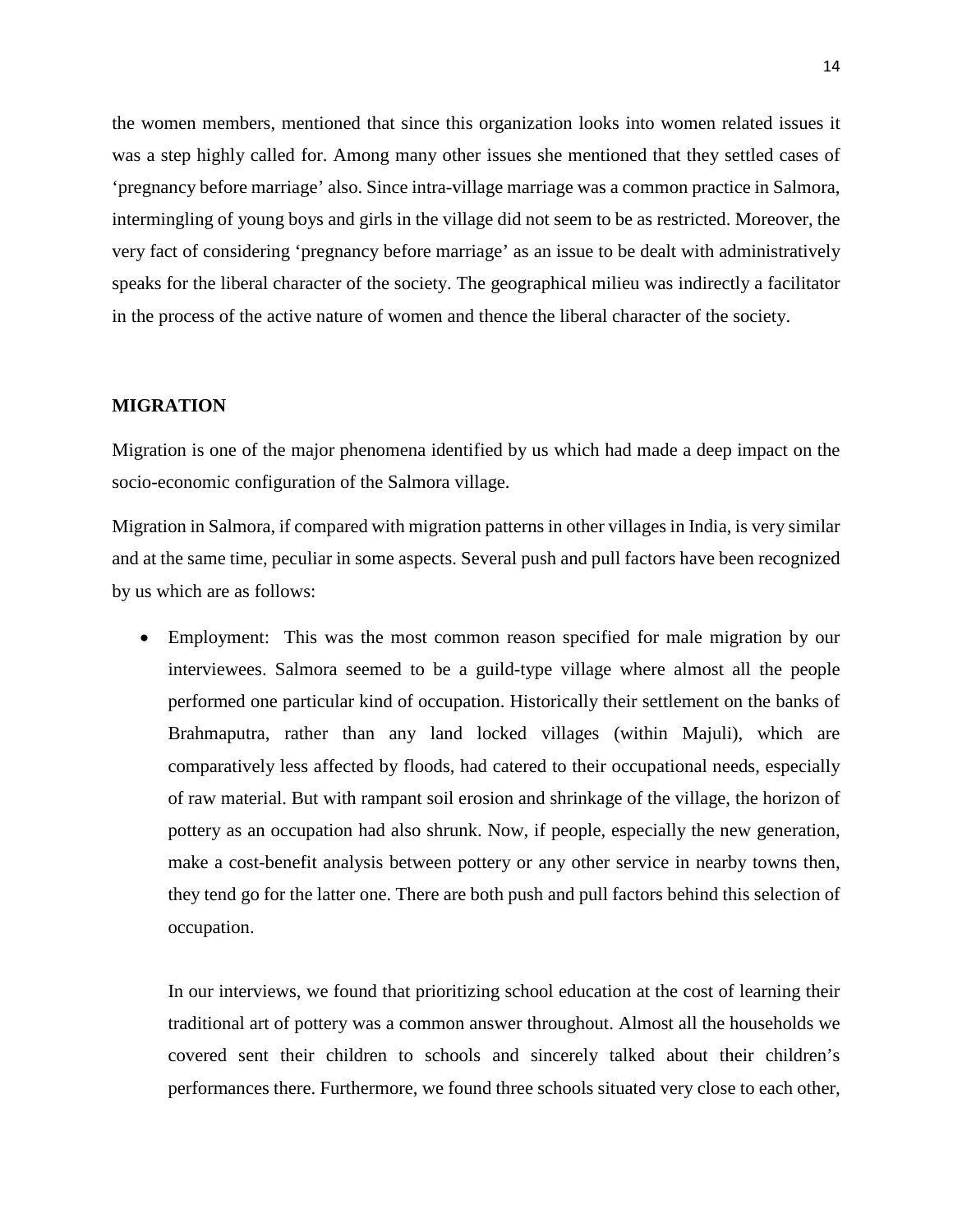within the radius of  $300-400m<sup>8</sup>$  $300-400m<sup>8</sup>$  $300-400m<sup>8</sup>$ . This again was the result of the shrinkage of the land mass of Majuli. Thus, both the will to educate as well as the infrastructural requirements essential for education were found to exist. We witnessed a commitment towards education when we found residents of the village celebrating their children's success in Higher Secondary Examinations, just like a festival. Thus, a good percentage of youths migrate to nearby towns in search of jobs based on their high school degrees. It seemed that, although they had been brought up around *Kumhari,* they are devoid of that emotional bonding which their parents had with their traditional occupation. Many potters mentioned that their educated children find 'clean' jobs in cities more attractive than dirtying themselves in pottery. So many of them migrate for different kinds of service jobs in companies or transport business etcetera.

Another Push for migration came from floods and in most of the cases, it was facilitated by the government. Many of those who had lost their lands and houses in erosion had been resettled, but not rehabilitated<sup>[9](#page-14-1)</sup>, in nearby districts of Jorhat, Shibsagar, Dhemaji and Lakhimpur. But even those who were not fortunate enough to come in the government's list of flood victims, many had resettled in the places mentioned above on their own.

A pull factor of migration was kinship based seasonal migration, as was found in some cases. As in pottery some months are very engaging and productive for males (December-February) but in other months, either there is no work or very little work to do. So rather than engaging in disguised unemployment<sup>[10](#page-14-2)</sup> in pottery, many join their friends or kinsmen in nearby cities to do some casual work.

• Education: As mentioned above, the school education in Salmora seemed satisfactory. However, there was just one college which offered graduation degree. So many of those who could afford to move out, migrated to Jorhat or Guwahati for higher education. But, from here onwards gender equality in education, observed so far, seemed to get sacrificed.

<span id="page-14-0"></span><sup>-&</sup>lt;br>8 <sup>8</sup>because the schools which were washed away by Brahmputra were relocated in the remaining area hence reducing the circumferential gap.

<sup>9</sup> Rehabilitation included providing a sustainable means of survival which was not done for potters

<span id="page-14-2"></span><span id="page-14-1"></span><sup>&</sup>lt;sup>10</sup> More people employed than required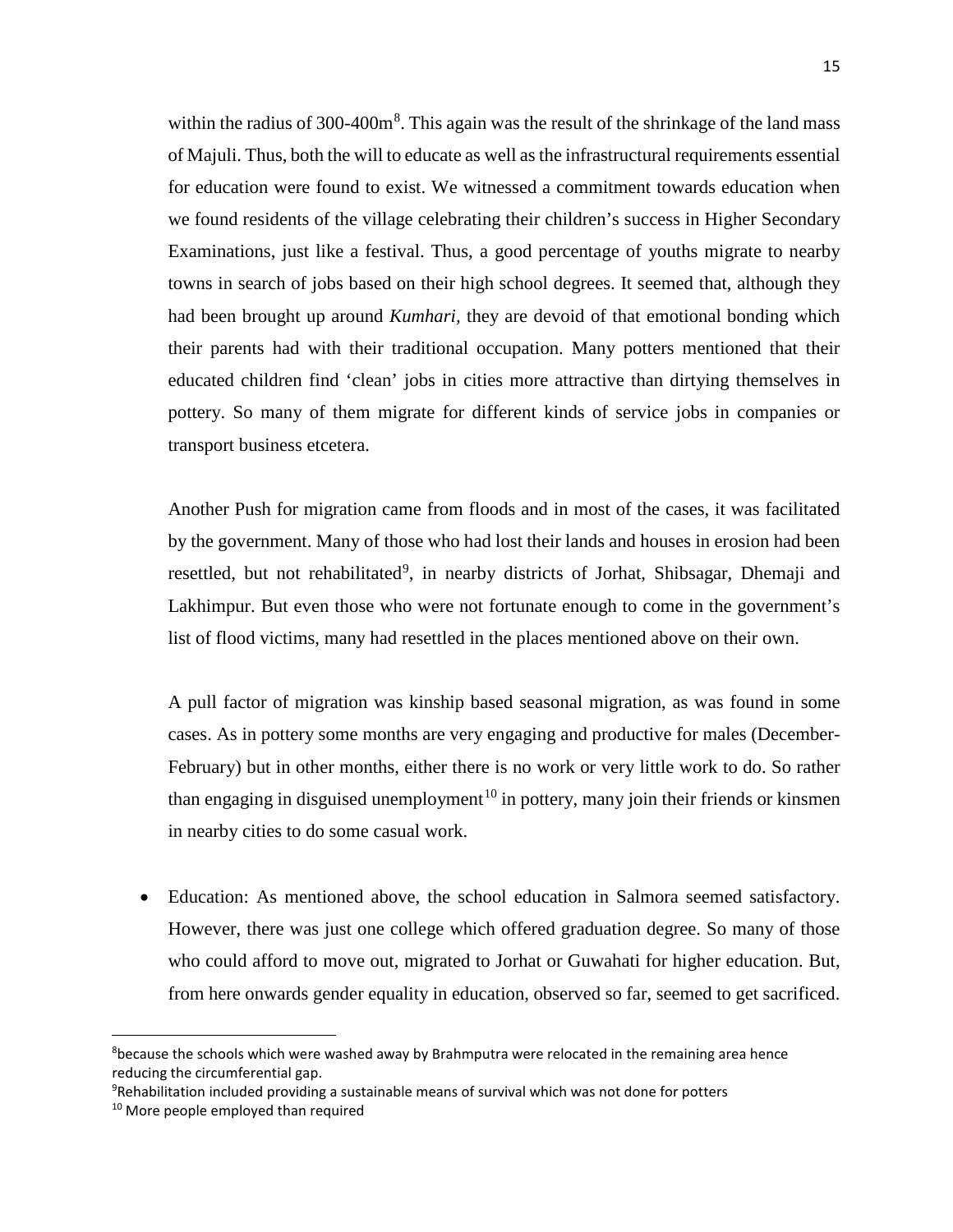We hardly came across any case where a young girl had migrated, neither for education nor for employment. Another pattern was of skill based education. The nearest market area from Salmora was in Bongaon, which alone had three Computer Learning Centers. Many youths enrolled themselves in these centers. But despite of these centers offering joboriented courses, there seemed hardly any usage of such knowledge in Majuli itself. So, we can deduce that the sole motive of such centers was to facilitate jobs in nearby districts, hence facilitating migration.

• Marriage: Another reason identified for migration was marriage. The marriage preferences varied from family to family but strict prohibition on intra-village marriages, as we see in North Indian Villages<sup>11</sup>, was not found as such. In fact, intra-village marriage was a common phenomenon and somewhat seemed to have a functional utility for this occupation to continue. Kumhari in Salmora was peculiar, as discussed earlier in the report, so some familiarity with the process helped in the easy transmission of the skill from one generation to another. Hence, if daughters of Salmora are married within the village they are already tuned with the art of pot-making at the age of their marriage. So, in Salmora, now a Moja<sup>[12](#page-15-1)</sup>, quite vast geographically as well as demographically, many girls migrate within the village after marriage. But in many houses, we also found brides being brought from other nearby villages of Majuli or even from different districts of Assam. Some of them learned the art of pottery to continue the family tradition but most of them could not continue with this occupation in cases when brides were brought from elsewhere. We have already elucidated the indispensability of both the genders for this occupation, so it was a critical link for pottery for the husband-wife unit, both, to be accustomed in pottery. The families where this link had broken were not found to be doing pottery anymore and were dependent on boat-making or other services for livelihood.

<span id="page-15-0"></span> <sup>11</sup>Oberoi, Patricia 'The kinship map of India' Pg 55

<span id="page-15-1"></span> $12$ An administrative unit, traces its origin from Mughal rule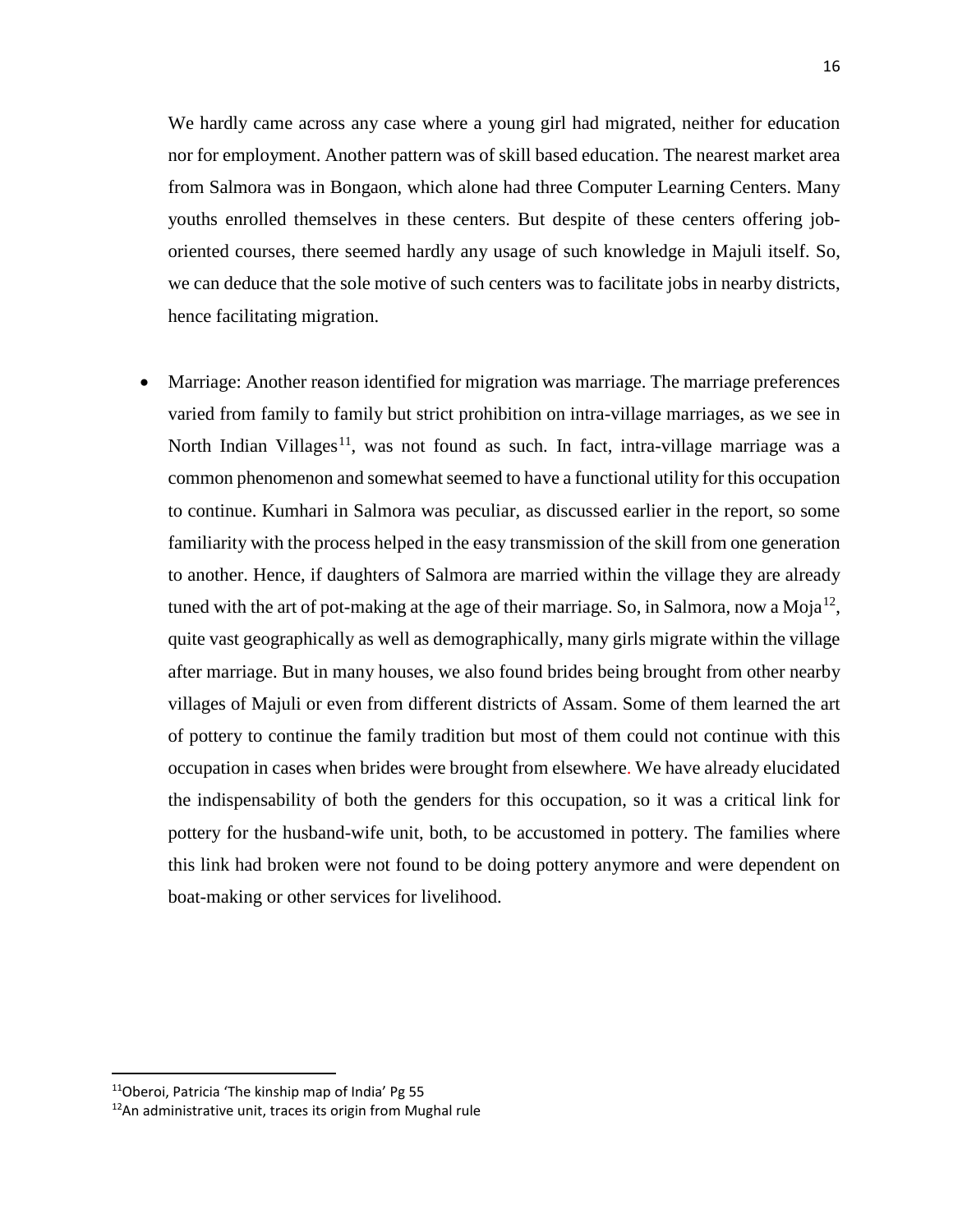## **LAND OWNERSHIP**

Majuli, itself being a riverine island, emerged as an alluvium deposit which got hardened over the years. But unlike the banks of Brahmaputra in Guwahati or Dibrugarh, here, erosion is a continuous phenomenon because of the absence of any rocky hindrance. It is an upper riparian district; hence, flow of water is comparatively high-paced than Guwahati, causing soil erosion all around Majuli, Salmora in particular. The continuous erosion and deposition made the ownership claims over land somewhat provisional or contingent on flood situations. Like any other flood and erosion prone village, Salmora kept losing and gaining considerable amount of land along the periphery. But in recent years this balance had been disturbed because the erosion rate has outpaced the deposition rate. So, the land in Salmora had skewed up to 1/3<sup>rd</sup> according to *Gaon Budha*.<sup>[13](#page-16-0)</sup>

As the Revenue Circle officer of Majuli explained to us, there used to be two kinds of plots which are called *"patta".*

First type was the Permanent or Parsona Patta. These were the land allotted to people for 10 years or more. After the completion of the tenure/lease it had to be renewed for continuing the ownership claim by payment of some minimal fees. The owner was allowed to sell or transfer the land to anyone else. He/ She had the freedom to make any use of the land, be it for agriculture or constructions. Second type of land was termed as Temporary Patta. These were basically agricultural lands which had been historically allotted to people. It was allotted for one year and no permanent construction was allowed on that. At the same time, these lands could only be inherited, neither bought or sold nor transferred to anyone else.

Few years back because of the intensity of flood, the entire region of Salmora was declared "Abandoned" as per the officials in Brahmaputra Board. It meant that land Revenue department would not collect revenue from the village. According to the officers as well as our respondent villagers, because of the prevailing conditions in Salmora after heavy erosion, the divide between patta and non patta land had faded away. There, people had started living on land initially meant for agriculture. The land was now bought and sold among villagers without any paper work. Thus, new ownership of land was gained and transferred without any registry in the Circle office. Moreover, the nature of buying and selling has changed because the whole exercise now is driven

<span id="page-16-0"></span><sup>&</sup>lt;sup>13</sup>Assamese for village headman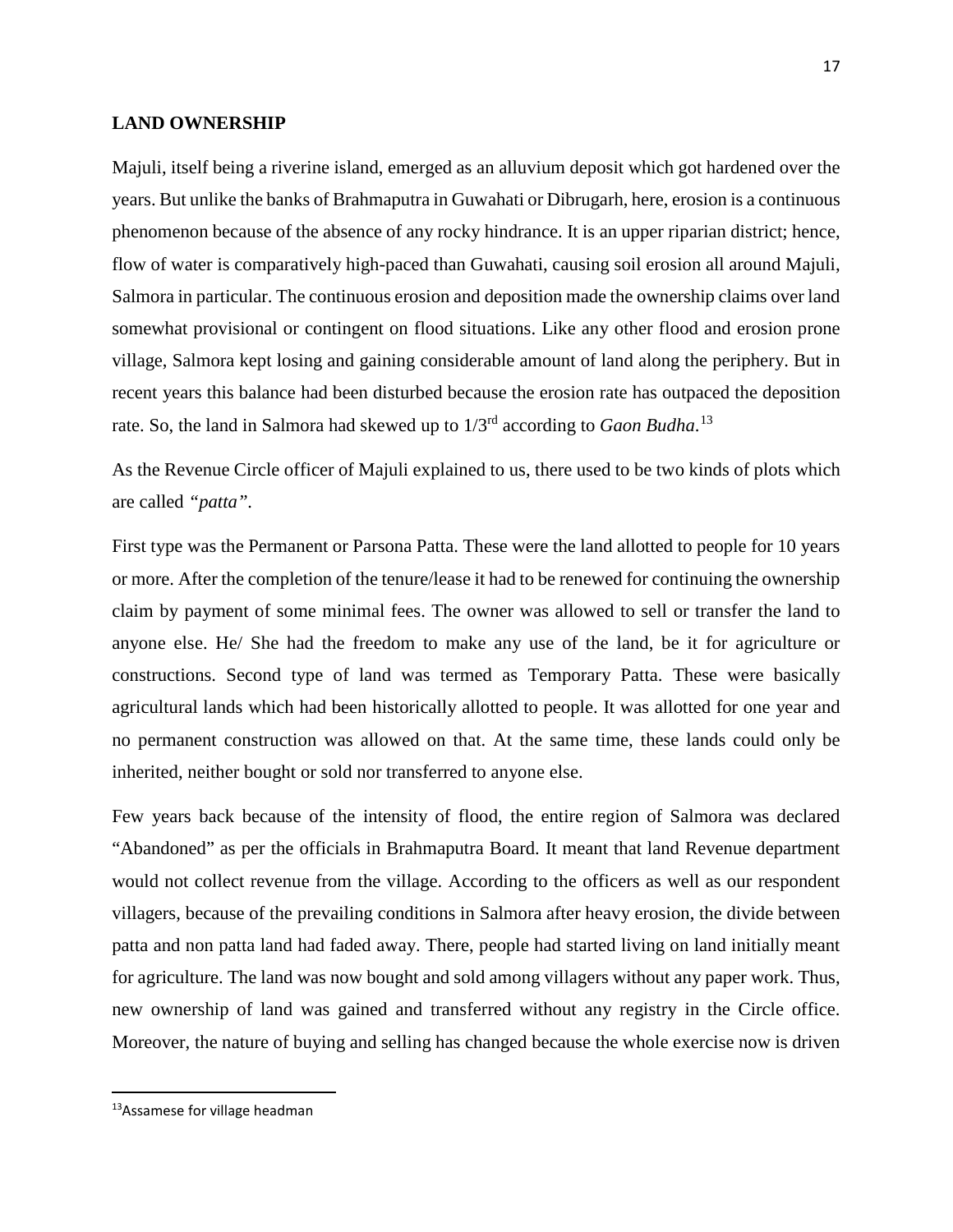not only by the idea of extra possession of land but also by dire need. Houses' being washed away in floods is a common affair in Salmora, hence buying of land becomes imperative to build houses, which of course is not a luxury but a necessity. Mutual trust and village brotherhood played the major role regarding such exchange and payments.

In fact, from our field visits we can say that there was hardly any big plot left for farming. Most of the land left, had houses over it which were very closely spaced and only few, a little well-off, had some spare land in front of them.

Second important aspect was related to land price within Salmora. Since major part of the village lied outside the *Mathauri* (embankment constructed by government which encircled Majuli), it was affected and disconnected during floods from the adjacent places. So, the land price was quite low; 10 times less than the nearby land inside the mathauri. According to Gao budha, the traditional village brotherhood played the major role in buying and selling of land within Majuli. Most often the payments were made in instalments extended over years.

Another amusing observation was regarding the land chosen for resettling erosion affected families. Many families were resettled alongside  $Spurs<sup>14</sup>$  $Spurs<sup>14</sup>$  $Spurs<sup>14</sup>$ . There were three Spurs constructed in Salmora, which were parallel to one another. The first and second number spurs had many settlements alongside them, which had come up in the last decade. We were surprised to see that even in the beginning of June, when most of Salmora was still dry, these houses were half submerged in flood waters. So, it was somehow very evident that for intra village resettlement, government selected the lands which were even much lower than the rest of the village, hence prone of early drowning.

# **CONCLUSION AND LIMITATIONS**

In this report we have made an attempt firstly, to set the premise of our investigation, which was the Brahmputra floods and rampant soil erosion in the potters' village of Salmora and then we have tried to give a detailed description of how we put our hypotheses to test and what our major findings were on the identified parameters. In the concluding remarks regarding the

<span id="page-17-0"></span> $14$ Structure perpendicular to embankments made for diverting river water, to reduce erosion.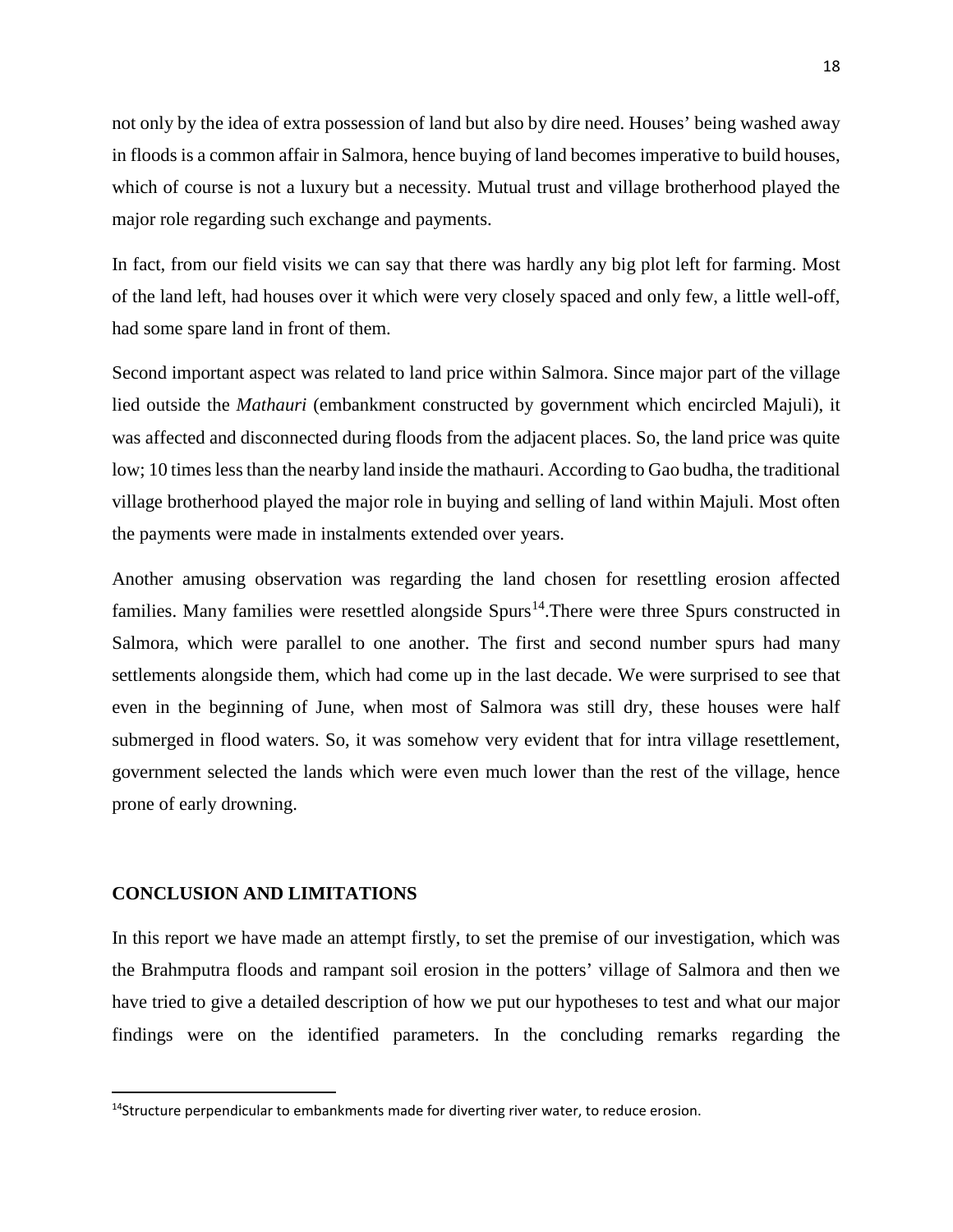aforementioned socio-economic parameters of Caste, Gender, Migration, land ownership, and Alternative occupation, on the basis of our report, we want to claim that our hypotheses were correct.

Caste was existent, but more as one of the many identities rather than a dominant one which was identified with hierarchy. Occupational delimitation was intact and inter-caste marriage was still a serious '*bhool'[15](#page-18-0)* but the sense of hierarchy was not evident in their everyday lives. Earlier the entire village was majorly populated by potters but now the skewed territory has brought the Das people also within the village, not just in the territory, but the community as well. The awareness of each other's location on the caste hierarchy was certainly there but due to spatial proximity, thanks to erosion, the two communities did not show traces of caste separation in their day to day lives.

Regarding gender, the major conclusion is that, it is essentially the women who were the potters, and not the men. However, to carry pottery as an occupation, clear-cut sexual division of labour exists. But apart from women being the epicenter of pottery, the over-visibility of women in public spaces is also commendable. The vibrant SHG meetings or the existence of women bodies like VDP gives a very empowered view of the womenfolk in Salmora. But the most significant manifestation of this empowerment was the way they tackled floods. The techniques of combating floods - be it rowing the boat, swimming, or saving their cattle or guarding their houses or even actively participating in meetings regarding flood related issues - they had learnt it and engaged in all. So, no matter how ironic it sounds, we can say that calamity has given the women of Salmora the space where they can realize and exercise the power attained gradually.

Whereas the conclusion we made regarding alternative occupations was disappointing because there were hardly any alternatives found. The occupation of boat-making has been there traditionally so it cannot be called an alternative to pottery. Second thing, there is a limit to the spread of this occupation of boat making because the nature of both the occupations in terms of cost, labour and market are intrinsically different. So, this lack of alternative and the ongoing 'tug of war' between Brahmaputra Board and the potters have put the future of youths in trouble. The

<span id="page-18-0"></span> <sup>15</sup> Word for 'mistake' in Assamese.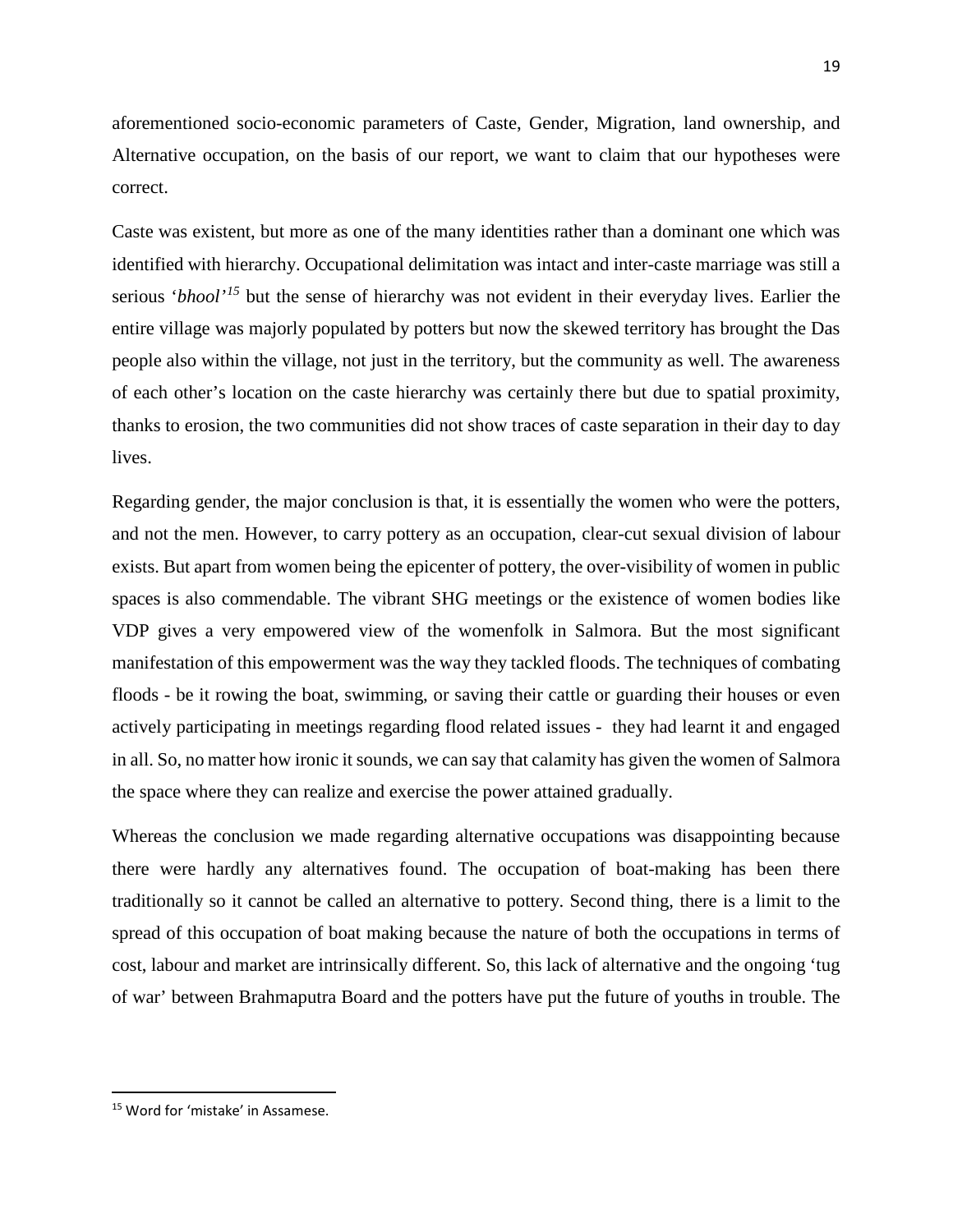large-scale migration from Salmora, mostly for petty jobs, seems like a direct consequence of the two issues we mentioned.

And lastly comes the land-occupation matrix. We have discussed earlier that entire Salmora was declared an 'abandoned' territory a few years ago. However, since people of Salmora have still not agreed to abandon the land they have been living on since centuries, the business on ground is going as usual. Buying and selling of lands, mostly for making new homes after losing old ones in erosion, were taking place without any government regulation. The distinction of agricultural and non-agricultural pattas, made by government in the past, was non-existent as agriculture in the village was almost lost because of the crisis of land and floods.

Thus, we see how the socio-economic configuration of Salmora is changing with the recurrent floods which increase soil erosion every year. Let us finally look at some of our limitations.

One of our major limitations was the lack of secondary data available on our field of research area. This limited our background understanding of the matter at hand. Another limitation was the language. Our informants' mother tongue was Assamese and almost no one conversed in English or Hindi, the two languages commonly known to the four of us. Since only one of us was fluent in Assamese, it limited interpretation by the rest. Moreover, it had its disadvantage in form of time consumed in translation.

We were expecting mushrooming of tourism related infrastructure and jobs in Majuli as the Southern part of Majuli had become a tourist abode in recent years. On our way to South Majuli, we saw some cottage homes developed for tourists, which seemed to second our expectations. In fact, Salmora with its *Kumhari* lifestyle and beautiful Brahmputra banks seemed to have tremendous scope for ethno-rural tourism. Growth of tourism in Majuli can consume the villagers of Salmora in a variety of occupations that it can create. Although, the villagers of Salmora have adapted themselves to the changing geographical conditions, their precariousness cannot be denied.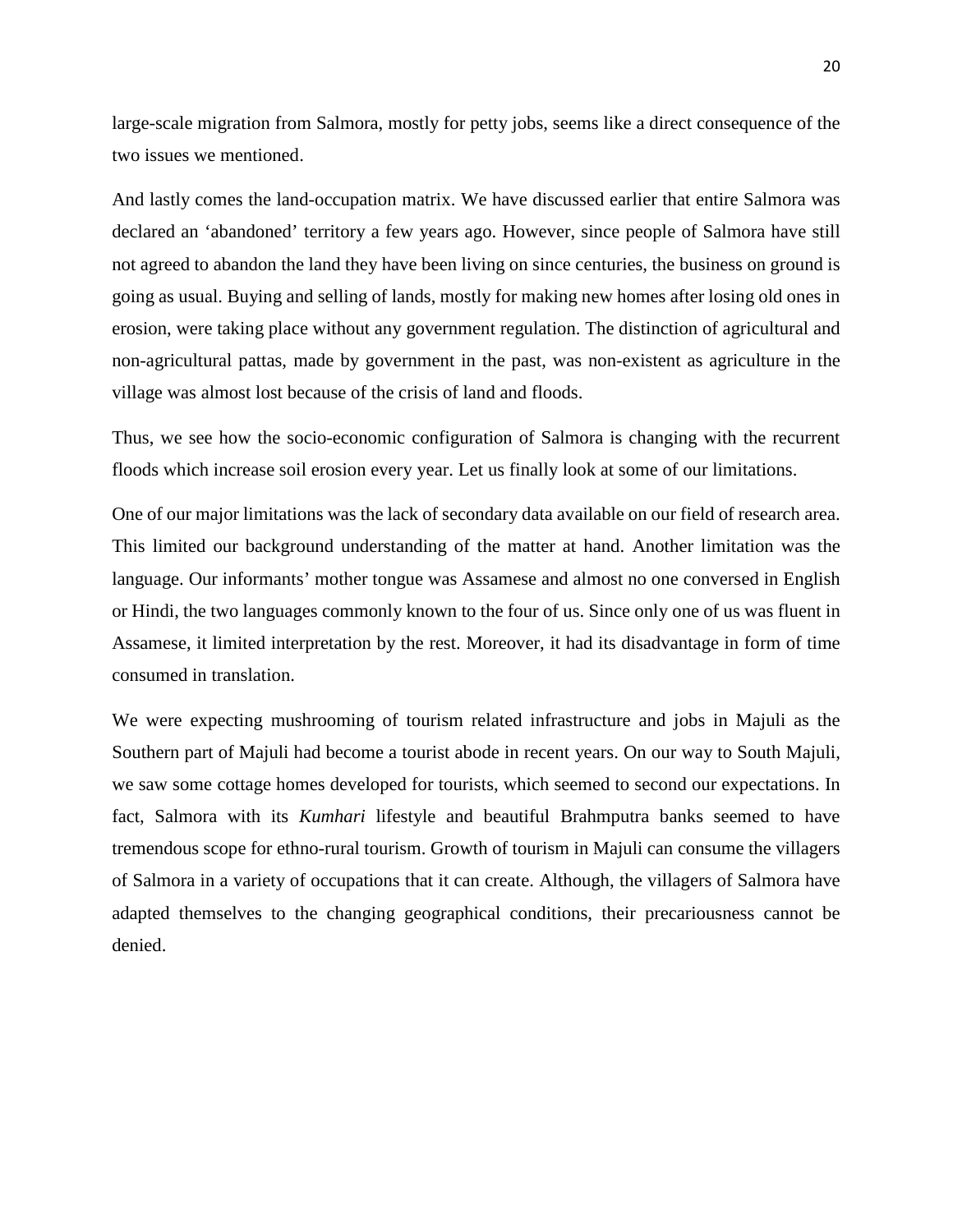#### **BIBLIOGRAPHY**

Ahmed, Shaheen S. September 2015. 'Jungle Story.' *Down to Earth: Fortnightly on Politics of Development, Environment and Health*

Barman, Swapnali, M.K. Dutta and S.P. Agarwal. 2010. 'A study of erosion-deposition processes around Majuli Island, Assam.' *Earth Science India*, Vol. 3 (IV): 206-216.

Beteille, Andre and T. N. Madan, ed. 1975. *Encounter and Experience: Personal Accounts of Fieldwork.* New Delhi: Vikas Publishing House Pvt Ltd.

DTE Staff. June 2016. 'Disappearing Majuli: India's First River Island District.' *Down to Earth: Fortnightly on Politics of Development, Environment and Health.* 

Goyari, Phanindra. 2005. 'Flood Damages and Sustainability of Agriculture in Assam.' *Economic and Political Weekly*, Vol. 40, No. 26: 2723-2729

Hazarika, Sanjoy. 2005. 'The Brahmaputra: muse, metaphor, source of life.' *India International Centre Quarterly*, Vol 32, No. 2/3, Where the Sun Rises When Shadows Fall: The North-east (MONSOON-WINTER 2005): 243-252

Lahiri, S. K. and JuliBorgohain. 2011. 'Rohmoria's Challenge: Natural Disasters, Popular Protests and State Apathy.' *Economic and Political Weekly* Vol 46, No. 2: 31-35.

Mahanta, Chandan and Anjana Mahanta. 2006. 'Bridge over the Brahmaputra' *Economic and Political Weekly*, Vol. 41, No. 7: 579-581

Mandal, Raju. 2010. 'Cropping Patterns and Risk Management in the Flood Plains of Assam.' *Economic and Political Weekly*, Vol. 35, No. 33: 78-81

Mipun, Jatin. 1993. *The Mishings (Miris) of Assam*: *Development of a New Lifestyle*. New Delhi: Gyan Publishing House